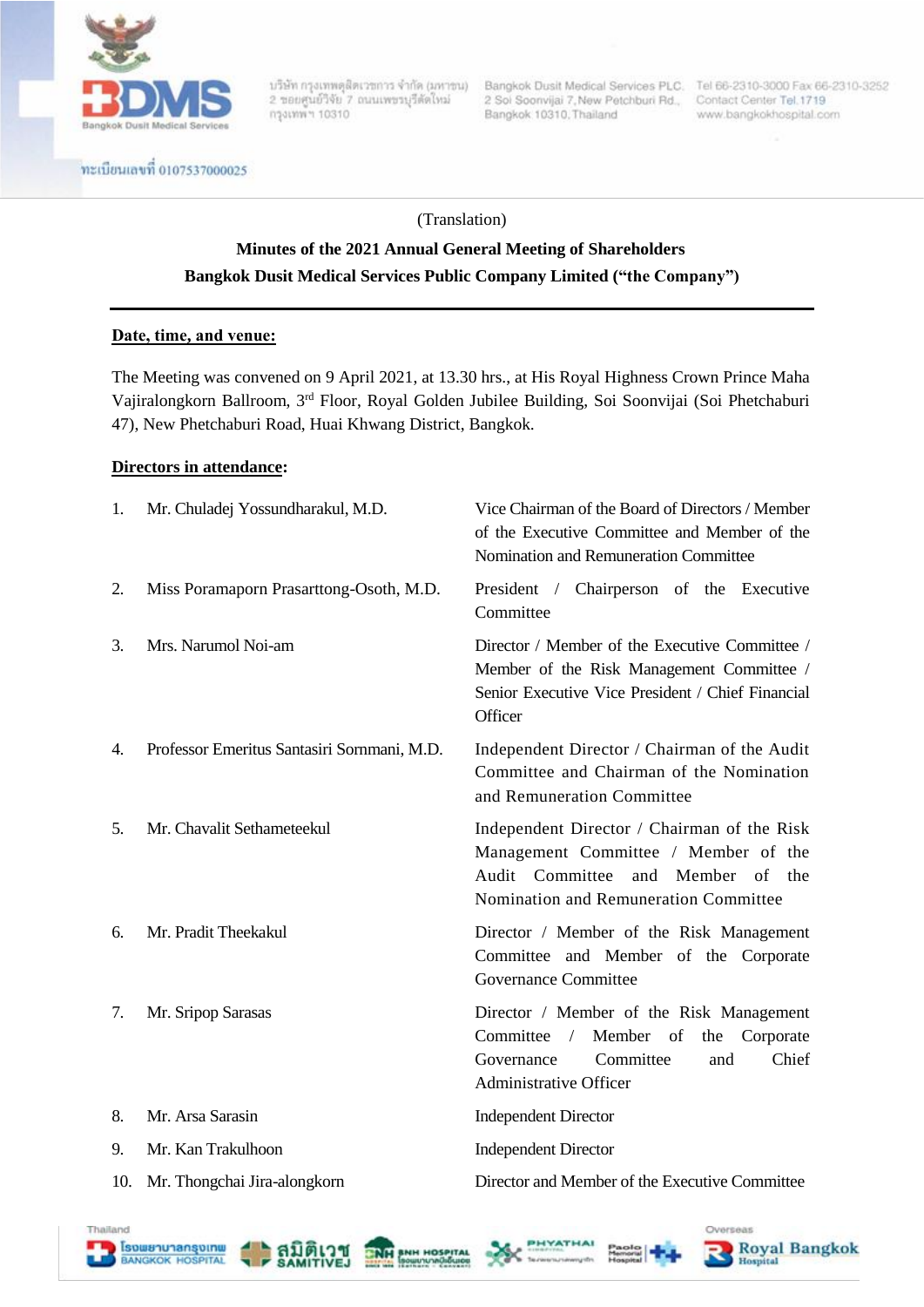|    | 11. Mr. Att Thongtang                    | Director                                                                                                                                                                                                                                            |
|----|------------------------------------------|-----------------------------------------------------------------------------------------------------------------------------------------------------------------------------------------------------------------------------------------------------|
|    | 12. Mr. Puttipong Prasarttong-Osoth      | Director                                                                                                                                                                                                                                            |
|    | 13. Mr. Chairat Panthuraamphorn, M.D.    | Director and Member of the Executive Committee                                                                                                                                                                                                      |
|    | 14. Mr. Subhak Siwaraksa                 | <b>Independent Director</b>                                                                                                                                                                                                                         |
|    | Directors absent:                        |                                                                                                                                                                                                                                                     |
|    | Professor Emeritus Arun Pausawasdi, M.D. | Chairman of the Board of Directors (sick leave)                                                                                                                                                                                                     |
| 2. | Mr. Weerawong Chittmittrapap             | Independent Director / Member of the Audit<br>Committee / Chairman of the Corporate Governance<br>Committee (Self-quarantine in order to show social<br>responsibility, as he had previously attended a<br>company meeting in a COVID-19 risk area) |

14 directors attended the Meeting, out of a total of 16 directors, representing 87.50 percent of the Board of Directors.

#### **Auditors from EY Office Co., Ltd.:**

| Mr. Wichart Lokatekrawee | Partner |
|--------------------------|---------|
| Mr. Samran Taengcham     | Partner |

#### **Legal advisor from Weerawong, Chinnavat & Partners Ltd.:**

1. Miss Pratumporn Somboonpoonpol Senior Associate

#### **Preliminary proceedings:**

Miss Kessara Wongsekate, the Company Secretary, informed the Meeting that there were 1,734 shareholders attending the Meeting in person and by proxy, representing 11,453,421,944 ordinary shares, equivalent to 72.07 percent of the total sold shares of the Company. A quorum was thus constituted in accordance with Article 33 of the Articles of Association of the Company, which provides that, at a shareholders' meeting, unless otherwise prescribed by law, the presence of shareholders and/or proxies appointed by no less than 25 shareholders and holding shares amounting to no less than one-third of the total issued shares in aggregate, is required to constitute a quorum.

Mr. Chuladej Yossundharakul, M.D., the Vice Chairman of the Board of Directors, who presided as the Chairman of the Meeting (the "**Chairman**"), declared the 2021 Annual General Meeting of Shareholders duly convened and introduced the directors, executives of the Company, and external attendees who were representatives of the auditor and the legal advisor. The Chairman then delegated Miss Kessara Wongsekate, the Company Secretary, to inform the procedures for casting votes, as follows:

Miss Kessara Wongsekate, the Company Secretary, explained that to ensure the Meeting complies with the principles of good corporate governance. For voting part of the Meeting, the Company would explain the procedures for voting and the counting of votes, as set out below.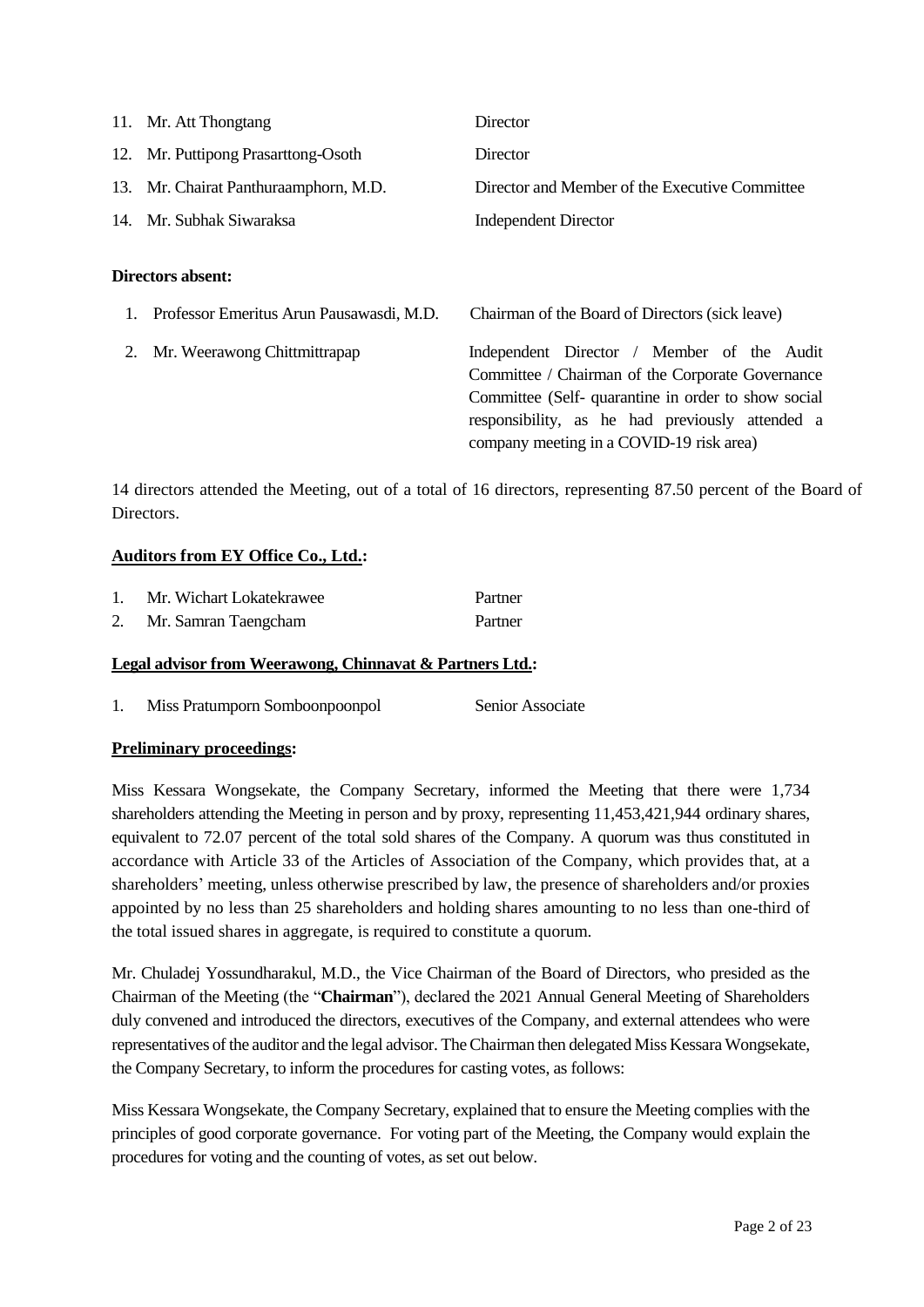- 1) With regard to voting in the Meeting, a shareholder will have a number of votes equivalent to the number of shares he/she holds in the Company, whereby one share is equivalent to one vote.
- 2) In the interests of expediting the process for each agenda item, with respect to voting in each agenda items, the Company will ask if a shareholder wishes to vote 'against' or to abstain from voting, and request the shareholder to mark under  $\Box$  'against' or  $\Box$  'abstain' on his/her ballot card and raise his/her hand to signal to the staff to collect the relevant ballot card for the purpose of vote counting. In counting vote, the Company will deduct both the votes cast against or in abstention of an agenda item from the total number of votes, and the remaining number will be treated as the total number of votes of approval of that agenda item.

Agenda Item 4 deals with the appointment of directors in replacement of the directors who are due to retire by rotation and electing additional directors. To be in compliance with best practices in convening the shareholders' meeting, the voting on this agenda item will be carried out on an individual basis. With regard to the counting of votes for the election of each director, the Company will deduct the number of ballots with a vote cast against or in abstention from the total number of votes. The remaining votes shall be considered as the total number of votes in favor of this agenda item. For the purpose of transparency, the Company shall collect all ballot cards after the vote casting on the appointment of the last director. In the interests of convenience and expediency, the Company's staff will collect the ballot cards from the shareholders.

3) A ballot that is filled in with more than one mark in the space provided; or a ballot that casts a vote expressing a conflict of intent; or a ballot with a vote that has been crossed out without a signature thereon; or a ballot on which there are votes cast in excess of the permitted number of votes on a ballot, shall be considered invalid.

If a shareholder wishes to correct his/her vote on the voting ballot, the shareholder should cross out the existing vote on the voting ballot and affix his/her signature thereto. Any vote cast in a different manner from that which is specified above shall be considered invalid.

- 4) A shareholder or a proxy who wishes to leave the Meeting before the Meeting is adjourned is requested to submit his/her voting ballot to the staff, in advance, before he/she leaves the meeting room. The Company will deduct the number of shares of such a shareholder, attending the Meeting in person or by proxy, from the quorum.
- 5) To minimize the risk in relation to Coronavirus 2019 (COVID-19) (the "**COVID-19 Disease**"), the Company did not prepare microphones for shareholders to ask questions, and the Company asks shareholders to wear masks at all times throughout the Meeting. A shareholder who would like to ask a question is required to write it on the paper provided, specifying his/her first and last name and indicating whether he/she is a shareholder or a proxy, and send it to the Company's staff for it to be passed to the Chairman. If there is a question in respect of an agenda item of the Meeting and concerning the Company's operations, which is not responded to during the Meeting, the Company will record the question, the answer, and the name of the person who asked the question, in the minutes of the Meeting.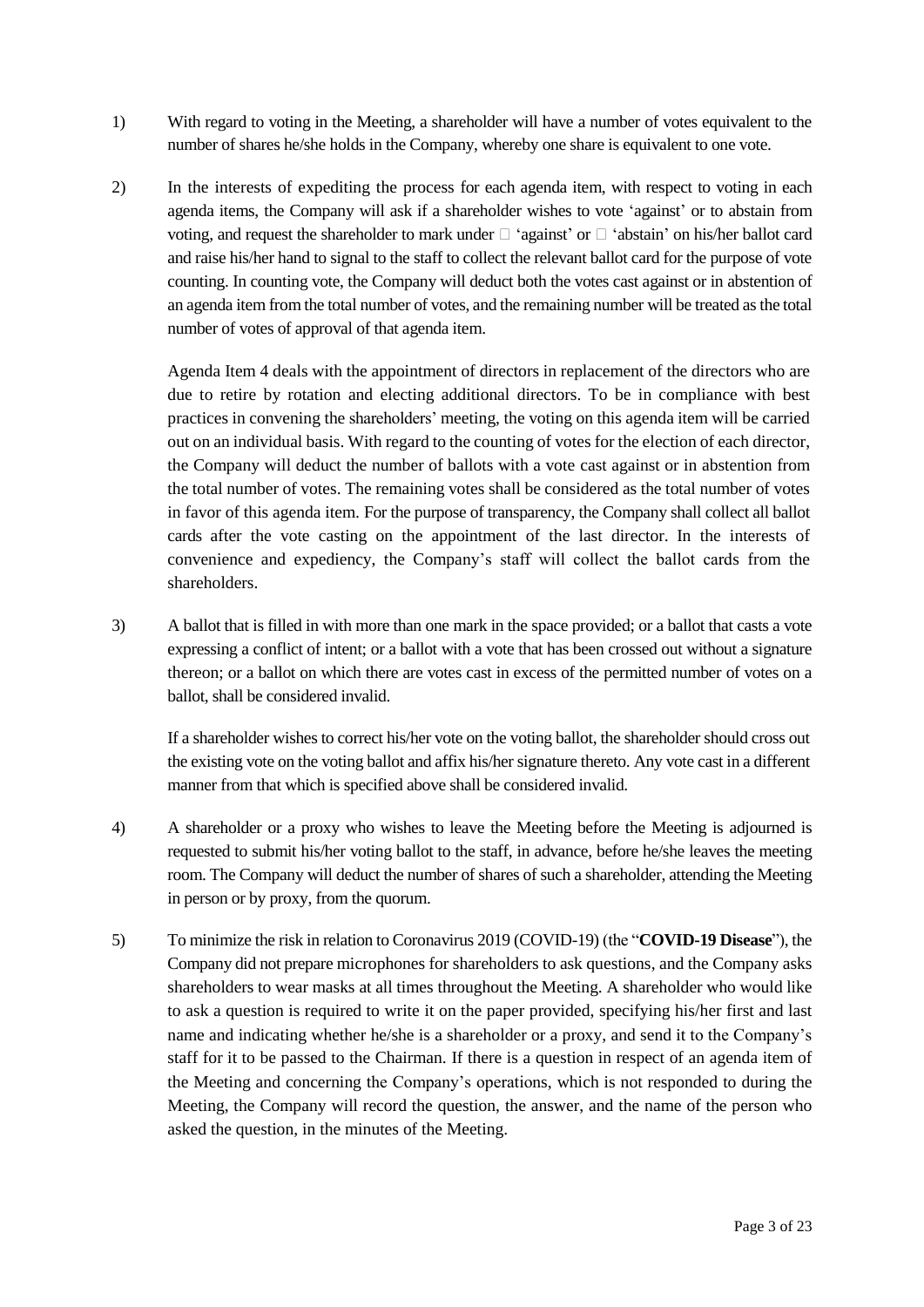To ensure that the Meeting was conducted in compliance with good corporate governance principles, the Company delegated Miss Sirirath Kirtiputra, a legal advisor from Weerawong, Chinnavat & Partners Limited, to act as a voting inspector.

The Chairman then informed the Meeting that, in this 2021 Annual General Meeting of Shareholders, the Company gave the shareholders the opportunity to propose matters that would be considered beneficial and appropriate to be agenda items in advance of this Meeting, as well as to nominate a person who is knowledgeable, competent, and qualified for appointment as a director, from 1 December 2020 to 14 January 2021. The guidelines for proposing such additional matters were posted on the Company's website. By the end of the given period, no shareholder had proposed any matter in advance for the Board of Directors to consider and add to the list of agenda items for this Meeting, and there was no nomination of other qualified persons for appointment as directors. Thereafter, the Chairman proceeded with the Meeting in accordance with the following agenda items.

## **Agenda Item 1: To acknowledge the Company's performance for the year 2020**

The Chairman asked Miss Poramaporn Prasarttong-Osoth, M.D., the President, to inform the Meeting of the Company's business during the year 2020.

Miss Poramaporn Prasarttong-Osoth, M.D., the President, presented to the Meeting an overview of the business of the Company during the year 2020. The important details are summarized as follows:

### **Overview of the Company:**

- Presently, the Company has a hospital business with a total of 49 operational hospitals and a total of approximately 8,600 beds across all of the hospitals in its network. In addition, the Company also operates BDMS Wellness Clinic and Mövenpick BDMS Wellness Resort Bangkok. The Company has hospital personnel in its network of approximately 12,000 doctors, 8,000 nurses, and 22,000 supporting staff.
- The Company also operates other non-hospital businesses, which are A.N.B. Laboratories Co., Ltd., a manufacturer and distributor of saline solutions, The Medicpharma Co., Ltd., a drug manufacturer and distributor, and Save Drug, a pharmacy chain that currently has 100 stores.
- In the year 2020, the Company received "AA Stable" as its credit rating, as ranked by TRIS Rating.

### **Collaboration in the midst of the COVID-19 Disease outbreak:**

Due to the COVID-19 Disease outbreak lasting from early 2020 until the present, the Company has adapted to and followed government policies, such as cooperating to provide Alternative Hospital Quarantine Services. The Company allocated and adjusted areas of the hospital to serve patients traveling from abroad and provided them with special care in accordance with the government's policy. These Alternative Hospital Quarantine Service sites are located in Bangkok and vicinity and are present in 17 locations in total, 6 in the eastern region, 3 in the northern and the northeastern regions, and 4 in the southern region. In addition, the Company used an area within Mövenpick BDMS Wellness Resort Bangkok as an Alternative State Quarantine site, to provide services to persons traveling from abroad.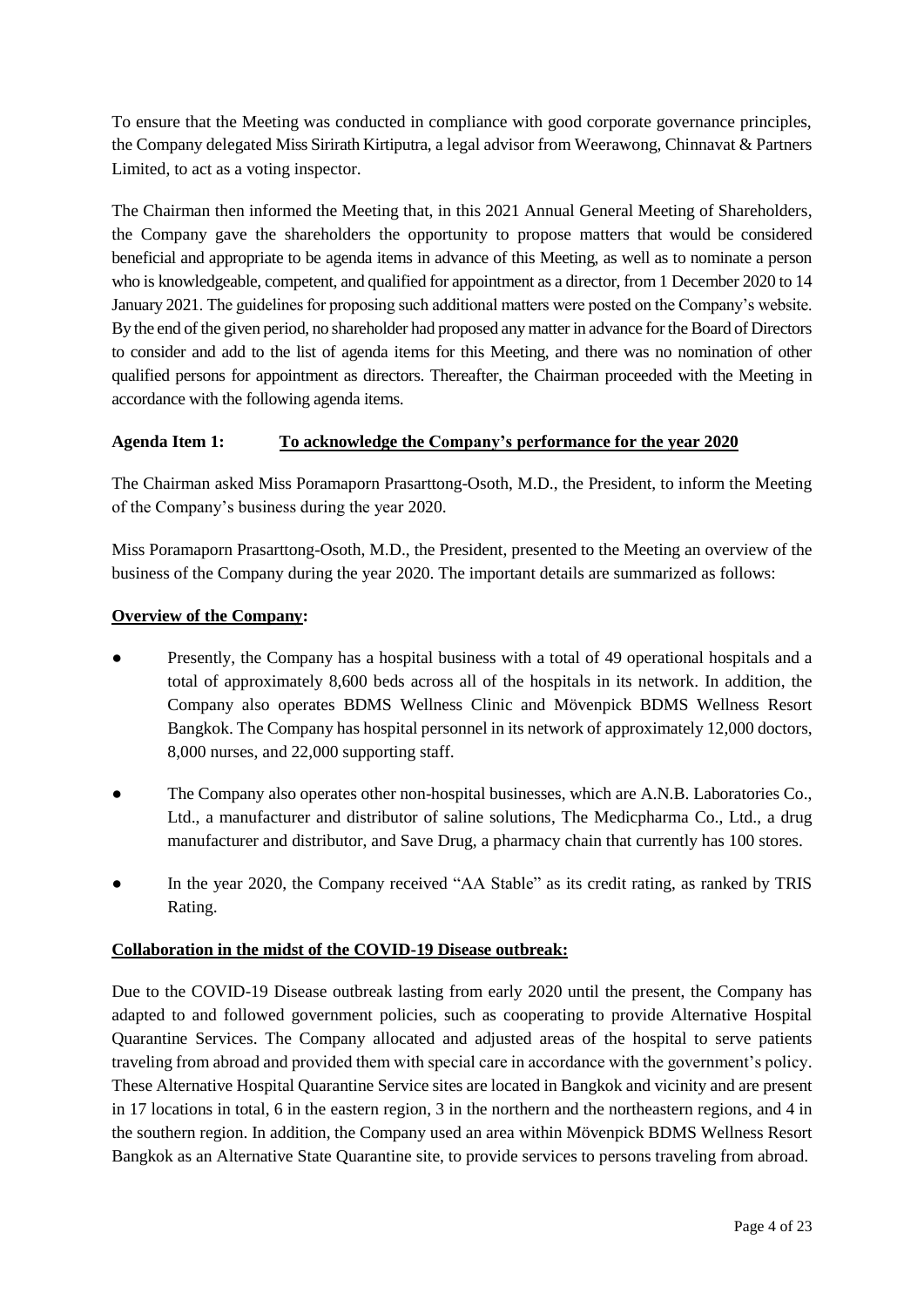#### **Operational strategy:**

- The Company places an importance to revenue growth by focusing on the customer base of the hospital groups and supporting businesses expansion to be able to access to quality services at a reasonable price.
- The Company focused on its customer base in various insurance companies and corporate accounts expansion, including patient referral services, both domestically and internationally. When proceeding with such actions, the Company has operated in accordance with the policy set by the Ministry of Public Health.
- The Company has developed innovations for both hospital and non-hospital groups to be Smart Healthcare, such as telehealth and telemedicine services, which are services for providing medical advice and medical prescription through a remote system, without the patient being required to travel during the COVID-19 Disease outbreak. Currently, the Company is developing system operation in the hospital to be more modern, that make medical services more convenient, faster, and more efficient. The Company provides knowledge through the Bangkok Medical Journal, including expanding the sale and purchase of medical check-up programs through an e-commerce system. Furthermore, the Company also supports both internal personnel and external individuals or companies joining with other health-related businesses such as co-developing of innovative technologies and health applications.
- The Company also places an importance to cost control and capital expenditures, for which the Company has received great cooperation and understanding from all its executives and employees. Improving operational efficiency, even surpassing that achieved in the past, enables the Company to control expenses in accordance with the income of each business group.
- Furthermore, the Company has developed its health business to ensure it will grow sustainably, by taking into account environmental, social, and governance factors.

### **Business cooperation:**

- The Company is engaged in a cooperative project with Muang Thai Life Assurance through the MTL Health Buddy Project, or comprehensive health assistance services.
- The Company is engaged in a cooperative project with Bangkok Life Assurance to provide emergency medical services (BLA Medevac Hotline).
- The Company has entered into a joint agreement with Ping An Healthcare and Technology, the developer of Ping An Good Doctor (PAGD), China's number one online medical and healthcare platform, which currently has more than 200 million users. The Company has also entered into a joint agreement with Ping An Health (PAH), China's largest insurance company with the highest market value, to expand health services abroad, and expects to increase its customers from China to the point that they become one of its top three foreign customers in the future. The Company has continued to discuss work patterns and anticipates that the Company's business cooperation with Ping An Group will become clearer after the reopening of the country.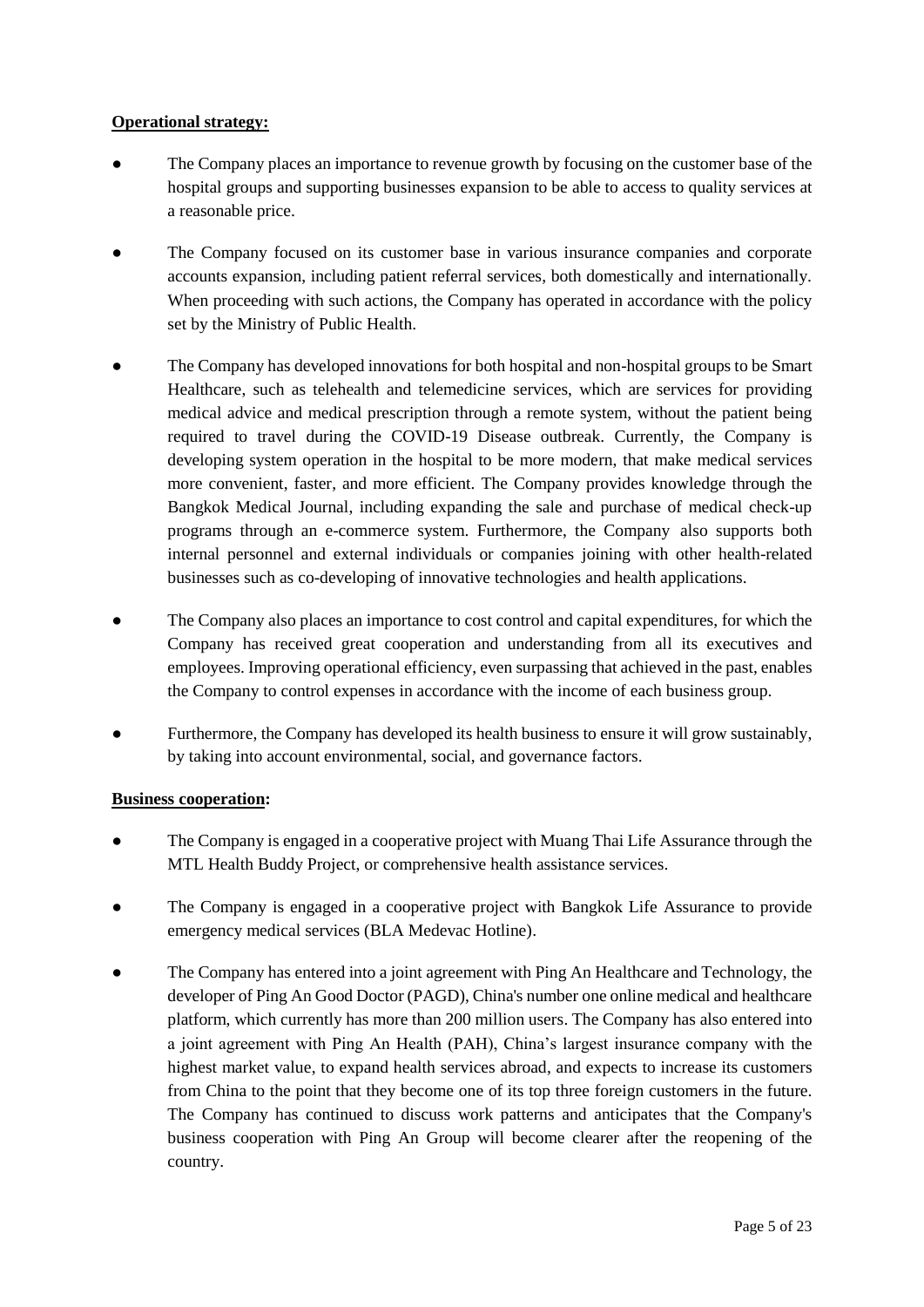#### **Innovation of service**

- Apart from telemedicine and in-home care, there is system operation development in the hospitals to make them more modern, convenient, faster, and more efficient, including expansion of the sale and purchase of medical check-up programs through the e-commerce channel. In addition, the Company also supports research by publishing a medical journal known as the Bangkok Medical Journal.
- The Company has developed mobile application programs with the following names:
	- $My B<sub>+</sub>$ , an application for customers who use the services of Bangkok Hospital.
	- Samitivej Plus, an application for customers who use the services of Samitivej Hospital.
	- Phyathai Intouch, an application for customers who use the services of Phyathai Hospital.

Customers who use the services can download the applications to check their medical history and are able to access drug listing information through the applications. In addition, the applications also have services to remind customers to take their medicine.

- The Company has developed and used an intelligent robot, "Healthy Bot", being previously used for automated service delivery in a hospital, to communicate with and take care of the patients who are being treated in the hospital to reduce the staff's contact with patients and reduce the risk of spreading disease, as well as increasing medical safety. Hospital staff can give orders to and communicate with Healthy Bot in relation to delivering medicine, medical supplies, food, and water, as well as hospital amenities.
- The Company developed an innovative medical check-up kit during the COVID-19 Disease outbreak with the aim of reducing contact (TytoCare). TytoCare is a device for basic medical check-ups. It is an easily portable device that can be used to measure body temperature and check the lungs, heart, ears, pharynx, and skin. Patients can use the TytoCare device by themselves in order to send information to a doctor for diagnosis through a 24-hour online platform. The device can be used for in-home care or telemedicine in the future.
- Phyathai Hospital and Paolo Hospital have cooperated with a government organization, the Center of Excellence in Life Sciences or TCELS, and partnering agencies, to develop a portable chest x-ray technology: CXR, for assisting in recording chest x-rays and using artificial intelligence (AI) technology to interpret chest x-ray (CXR) results to screen for COVID-19 Disease pneumonia, and this technology is expected to develop further in the future.
- The Company has collaborated on innovations with Siam Cement Group Public Company Limited (SCG) in relation to improving the equipment that the Company has still in use, in order to meet customers' requirements and reduce imports from abroad, as follows:
	- Premium BDMS Transfer Wheelchair, an innovative product developed with regard to the problems encountered in the work of wheelchair pusher and loading and unloading patients within the hospital, in order to provide the utmost comfort and safety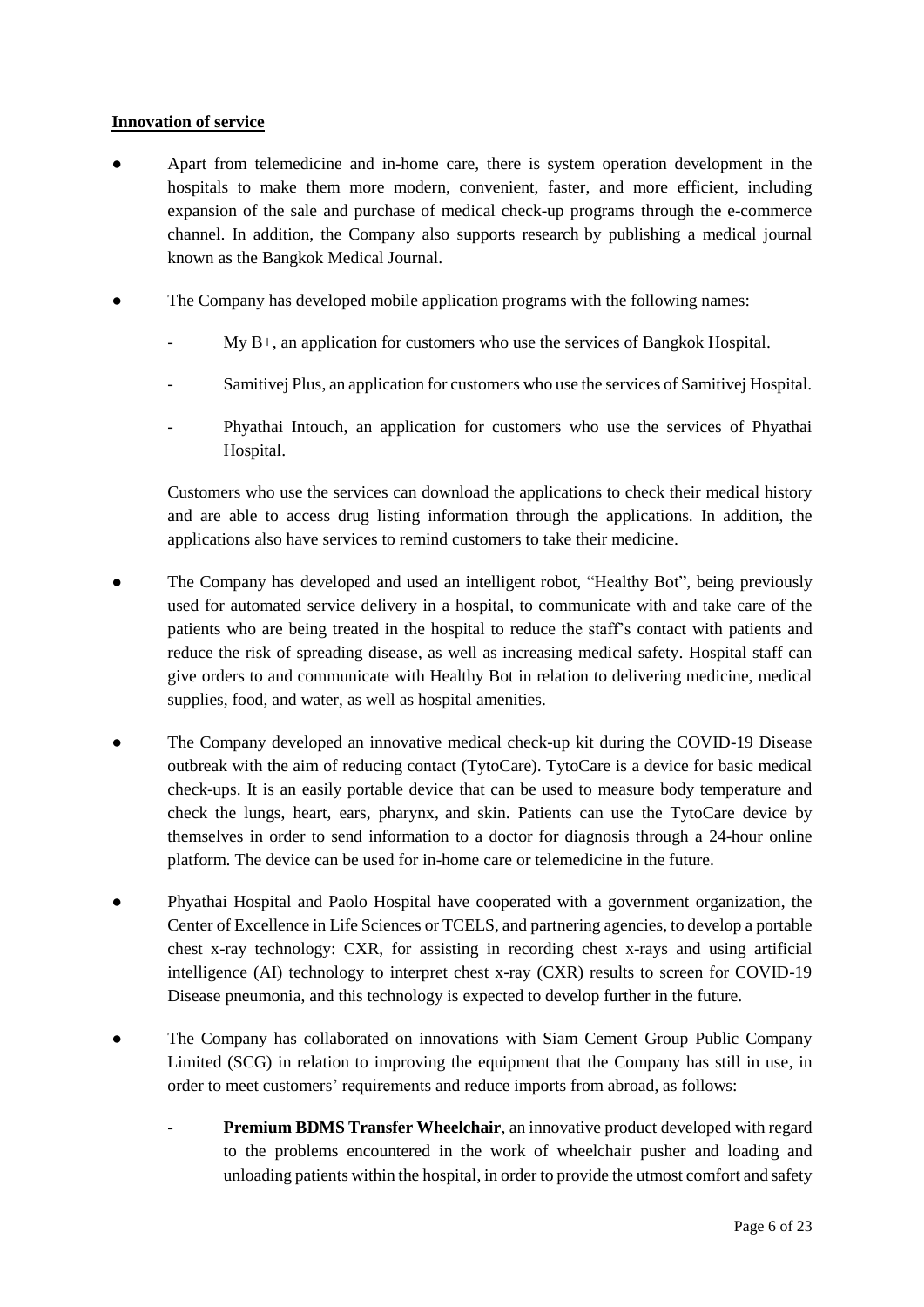for patients. The Company developed a wheelchair cushion that correctly supports sitting as per ergonomic principles, added a safety belt to prevent patients from falling from the wheelchair, and adjusted the armrest to help patients hold on when sitting on or getting up from the wheelchair, including adjusting the design of the footrest to help support patients whose legs are injured or patients with leg casts. The said modifications are suitable in relation to the actual performance of the wheelchair pusher, facilitating the wheelchair pusher to push more easily, minimizing storage space, and making it easier to clean, in turn providing more efficient service. In addition, the innovation of products that can be manufactured domestically will ultimately foster the country's competency and competitiveness in the future. The Company has begun using this type of wheelchair in Bangkok Hospital.

- Medication Cart, this is developed from the integration of knowledge between the designer and the faculty of nursing at one of the Company's hospital affiliates, with the aim of making the Medication Cart meet medical operational requirements and able to link up to the hospital's database in order to accurately identify patients and medical prescriptions to prevent any errors prior to drug administration and distribution. In addition, it helps by resolving obstacles during operations, such as size adjustments of the drawer containing drugs, adding supporting equipment to increase the effectiveness of services for the patient, and reducing the size of the cart for easy relocation and energy-saving. The Company has begun using this type of cart in its hospitals. This is domestically produced and helps to reduce foreign imports. Additionally, it is effective and in line with the requirement of the Company.
- **Circular Christmas Trees**, this is part of the business operations as per the Circular Economy Principle and to make use of available resources to the greatest benefits. The Company used a gallon of dialysis liquid, the main material of which is high-density polyethylene (HDPE), and recycled this into indoor plant pots to grow Golden Pothos. Research on Golden Pothos proves that it can reduce PM 2.5, carbon dioxide, and pollution inside buildings. During the festival season of the year 2021, the Company used the said Golden Pothos as Christmas trees before gifting them as souvenirs for the festival.

### **Awards:**

- Bangkok Hospital, the headquarters, was rated as "The Best Hospital in Thailand 2020" by Newsweek (an international magazine) from the United States of America, along with Statista (a statistics research center in Germany) and GeoBlue (a leading international insurance company), based on votes cast by medical experts, patients, and customers.
- The Company was granted the "Thailand Corporate Excellence Award 2020" in Product/Service Excellence for organizations with income over THB 10,000 million, for 2 consecutive years.
- The Company was granted "Outstanding Company Performance Awards" for listed companies with market capitalizations over THB 100,000 million from the SET Awards 2020, organized by the Stock Exchange of Thailand.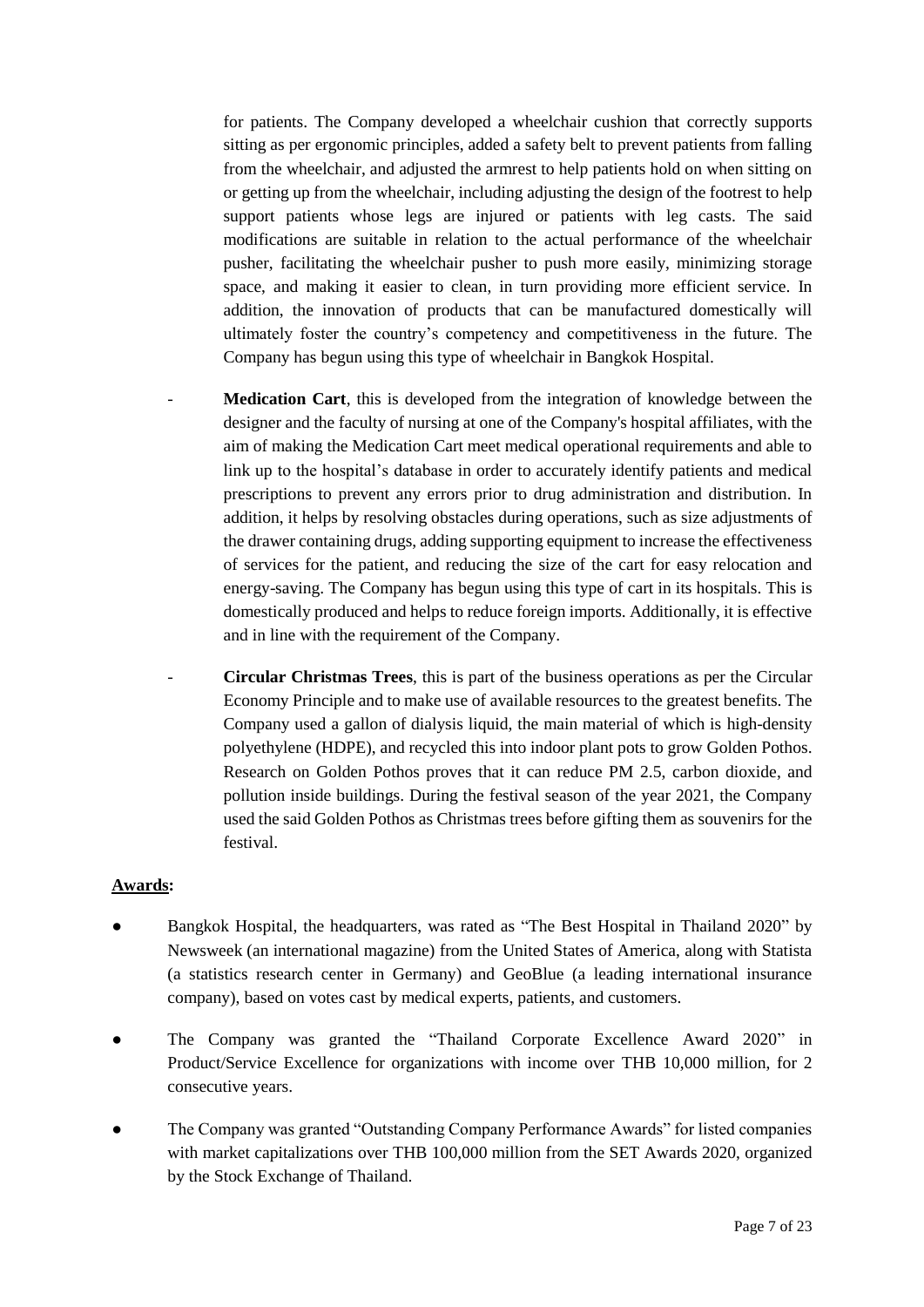- The Company was nominated and added to Thailand Sustainability Investment (THSI) 2020 in the service sector by the Stock Exchange of Thailand.
- The Company received the "Best Public Company of the year 2020" award from Money and Banking Magazine.
- The Company received the "Best IR in Health Sector" award from IR Magazine.
- The Company was awarded "All Asia Executive Team Honored Company Thailand" (Best CEO, Best IR Professional, Best IR Program, and Best ESG) from Institutional Investor Magazine.
- The Company received the Global Health and Travel Awards 2020 award granted by Global Health and Travel Magazine as follows:
	- Oncology (Medical) Service Provider of the Year in Asia Pacific Wattanosoth Cancer Hospital.
	- Best Hospital of the Year in Thailand Samitivej Sukhumvit Hospital.
	- BDMS Wellness Clinic received three awards: 1) Integrated Health and Wellness Service Provider of the Year in Asia Pacific, 2) Regenerative Clinic of the Year Asia Pacific, and 3) Dental Clinic of the Year Asia Pacific.

#### **CSR activities:**

- The Company consistently organized the Parent Vaccine Training program to promote knowledge concerning raising children, including workshops, such as child resuscitation and first aid for children. In 2020, the Company implemented a total of 10 programs, with 521 parents and teachers in the community participating.
- The Company organized the Support and Care Project for patients who face financial difficulty and have urgent symptoms. In 2020, the Company carried out 69 surgeries on impoverished patients.
- The Company cooperated with the Vejdusit Foundation to establish a health check-up project for children in slum communities. The Company conducted primary health check-ups and medical treatment for children in slum communities under the care of the Slum Child Foundation. As a result of the Company's project implementation in 2020, the morbidity rate among children participating in the program was 61.50 percent, reduced from 66 percent in 2019.
- The Company organized CPR and basic first aid training in the year 2020 in order for people to be able to help themselves and those around them in a crisis. In the year 2020, the Company organized 5 activities, with a total of 758 participants.

The Chairman then gave the shareholders an opportunity to ask questions or express opinions with respect to this agenda item.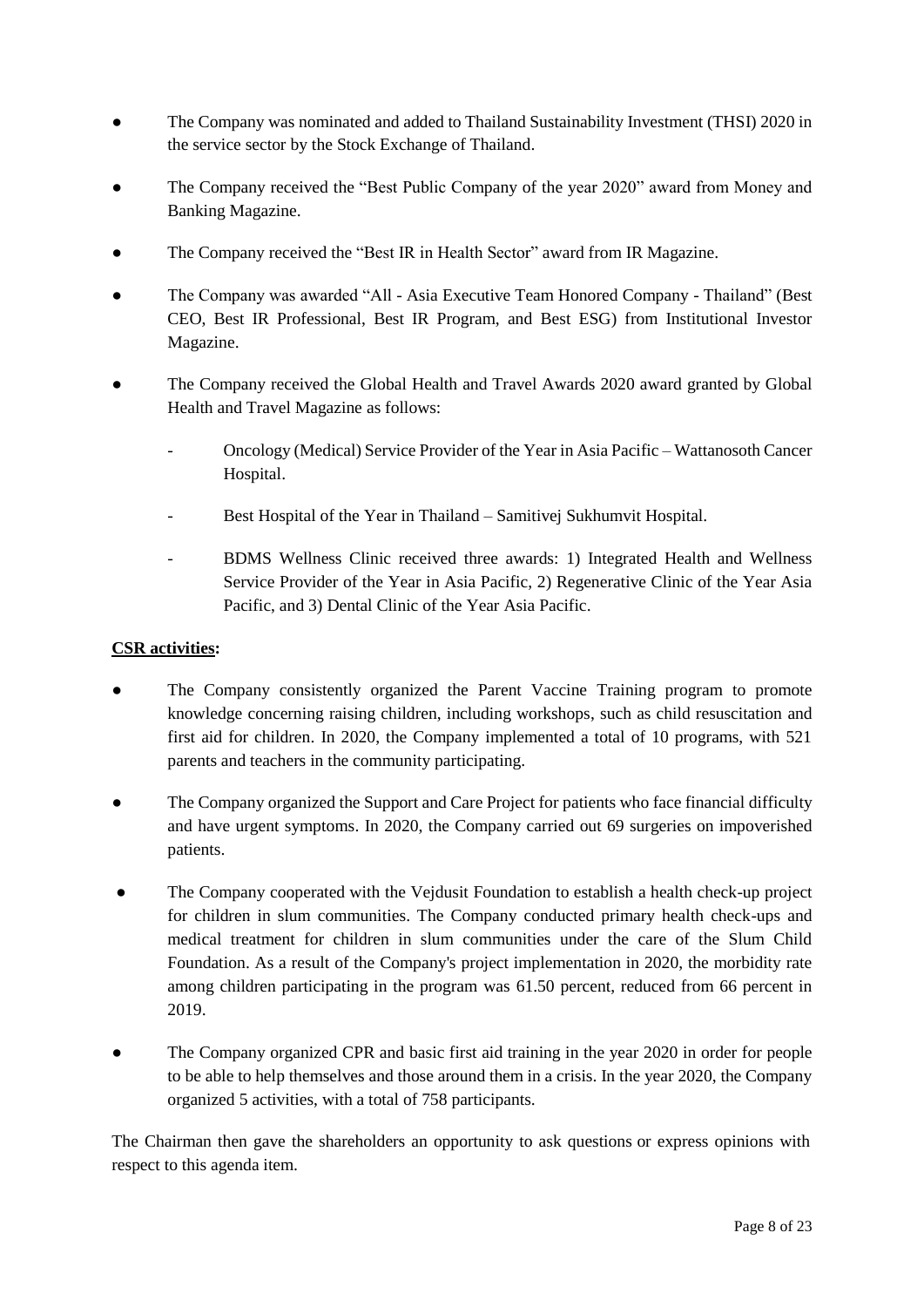Mr. Sombat Kulsathitporn, a proxy, asked the company to clarify the characteristics and patterns of telehealth and telemedicine services.

Miss Poramaporn Prasarttong-Osoth, M.D., the President, clarified that legitimate telehealth and telemedicine services must be performed by a medical facility authorized by the Health Service Support Department of the Ministry of Public Health. Therefore, such services must be performed by the hospitals and their personnel. The user of the services must be or has been a patient of the hospitals. Nonetheless, the Company has never provided services to persons who are not or have never been patients of the hospitals.

Mr. Sathit Sathirakul, a shareholder, asked whether the information integration in the examination and treatment of patients of each hospital will receive approval from the patient or not, and how.

Miss Poramaporn Prasarttong-Osoth, M.D., the President, replied that, currently, the Company has already integrated important information which will be useful for users of medical treatment to be better in the future. However, enforcement of personal data protection law has resulted in the Company being unable to operate as quickly as expected, as the Company must proceed with safeguarding customer data, and any operations must receive consent from the data owner first.

In the absence of questions and opinions, the Chairman then asked the Meeting to acknowledge the Company's performance for the year 2020.

**Resolution:** The Meeting acknowledged the Company's performance for the year 2020.

### **Agenda Item 2: To consider and approve the financial statements for the year 2020**

The Chairman proposed that the Meeting consider and approve the Financial Statements for the year ending 31 December 2020, as detailed in the 2020 Annual Report, as delivered to the shareholders, and asked Mr. Chavalit Sethameteekul, a Member of the Audit Committee, to explain the information in support of the Meeting's consideration.

Mr. Chavalit Sethameteekul, a Member of the Audit Committee, informed the Meeting that the Audit Committee had considered the information from the Auditor's Report and the Financial Statements for the year ending 31 December 2020, which had been audited by Mr. Wichart Lokatekrawee, the Company's certified public accountant of EY Office Limited, and was of the view that the financial statements had been prepared in accordance with accounting standards and reflected accurate information by disclosing sufficient material facts. The auditor was also of the view that the financial statements accurately represented the Company's financial position, operating results, and cash flow, in accordance with financial reporting standards. Also, the Audit Committee was of the view that the connected transactions occurring in the year 2020 appeared in the 2020 Annual Report were reasonable and had been entered into on an arm's length basis. The summary of the income statement and statement of financial position of the Company and its subsidiaries as at the end of the year 2020 is concluded, the details of which are as follows: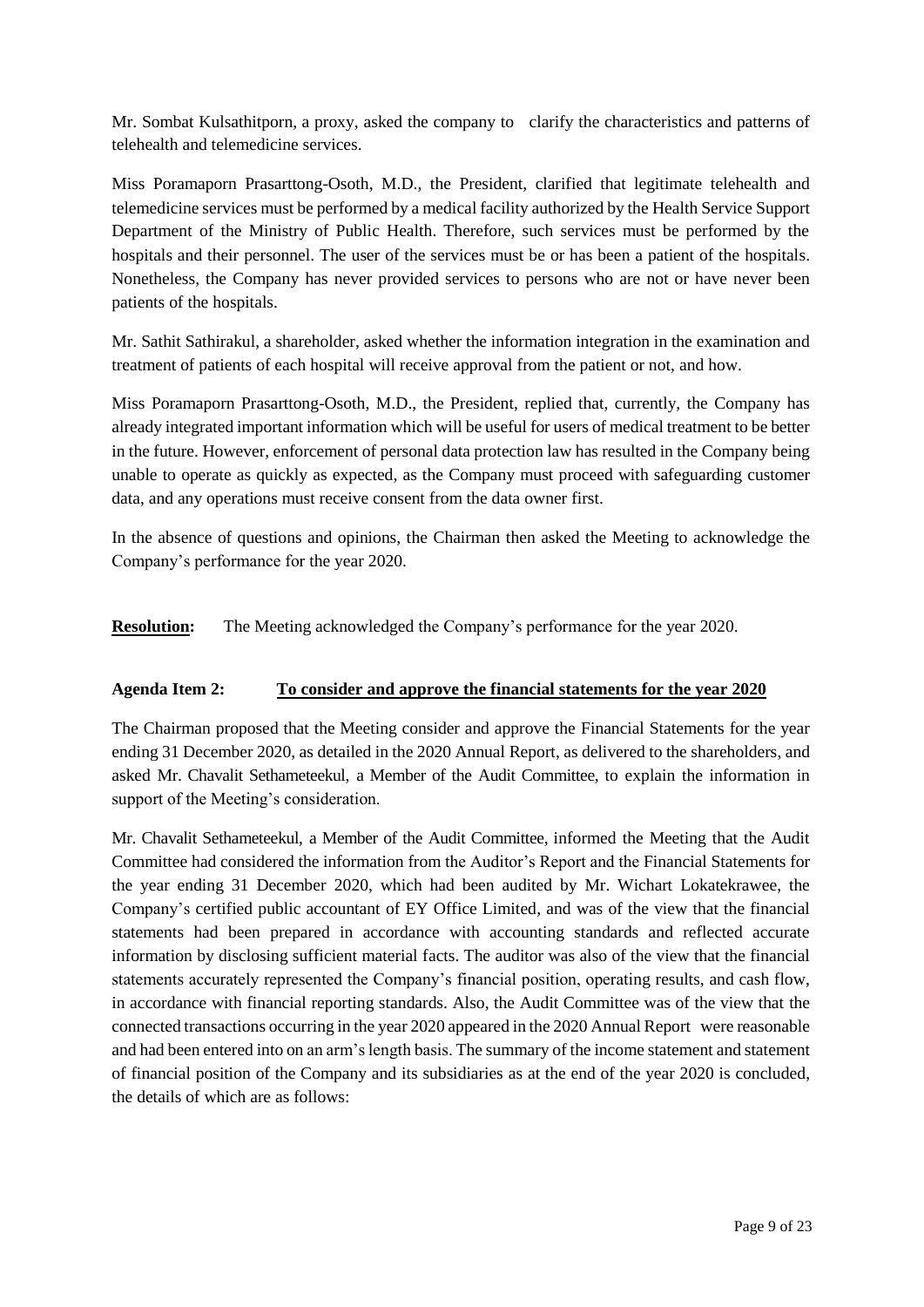| (Unit: THB million)                                        | <b>Financial Statements</b> |                | <b>Percentage</b> |
|------------------------------------------------------------|-----------------------------|----------------|-------------------|
|                                                            | 2019<br>2020                |                | change            |
|                                                            |                             | (Reclassified) |                   |
| Operating income                                           | 69,057                      | 83,774         | (17.6%)           |
| Total revenue                                              | 71,492                      | 91,402         | $(21.8\%)$        |
| Cost of hospital operations and goods sold                 | 46,371                      | 54,277         | $(14.6\%)$        |
| Administrative expenses                                    | 14,161                      | 17,447         | $(18.8\%)$        |
| Profit for the year                                        | 7,649                       | 16,009         | $(52.2\%)$        |
| profit attributed to the Company's<br>Net.<br>shareholders | 7,214                       | 15,517         | $(53.5\%)$        |

## **Summary of the 2020 Consolidated Income Statement**

#### **Summary of Consolidated of Financial Position Statement as of 31 December 2020**

| (Unit: THB million)                        | <b>Financial Statements</b> | Percentage |           |
|--------------------------------------------|-----------------------------|------------|-----------|
|                                            | 2020                        | 2019       | change    |
| Cash and cash equivalents                  | 19,666                      | 4,696      | 318.8%    |
| Trade and other receivables                | 7,192                       | 8,850      | (18.7%)   |
| Property, premises, and equipment          | 81,313                      | 78,440     | 3.7%      |
| <b>Total assets</b>                        | 136,050                     | 133,662    | 1.8%      |
| <b>Total liabilities</b>                   | 44,588                      | 46,480     | $(4.1\%)$ |
| Total shareholders' equity                 | 91,463                      | 87,182     | 4.9%      |
| Total liabilities and shareholders' equity | 136,050                     | 133,662    | 1.8%      |

### **Summary of Discussion and Analysis of Financial Position and Performance**

- Operating income decreased 18 percent from 2019 as a result of:
	- An epidemic of COVID-19 Disease.
	- Income from Thai patients decreasing by 8 percent.
	- Income from foreign patients decreasing by 43 percent due to travel restrictions.
- Costs decreased by 16 percent from 2019 as a result of the cost-saving measures as follows:
	- Expenses related to staff and doctors.
	- Marketing and traveling expenses, etc.
- The Company recorded a consolidated net profit of THB 6,045 million, excluding nonrecurring items.
- The Company recorded a consolidated net profit of THB 7,214 million, including nonrecurring items.

The Chairman then gave the shareholders an opportunity to ask questions and express opinions related to this agenda item. No shareholders asked any further questions or expressed any further opinions. Therefore, the Chairman requested the Meeting to vote on this agenda item. Miss Kessara Wongsekate,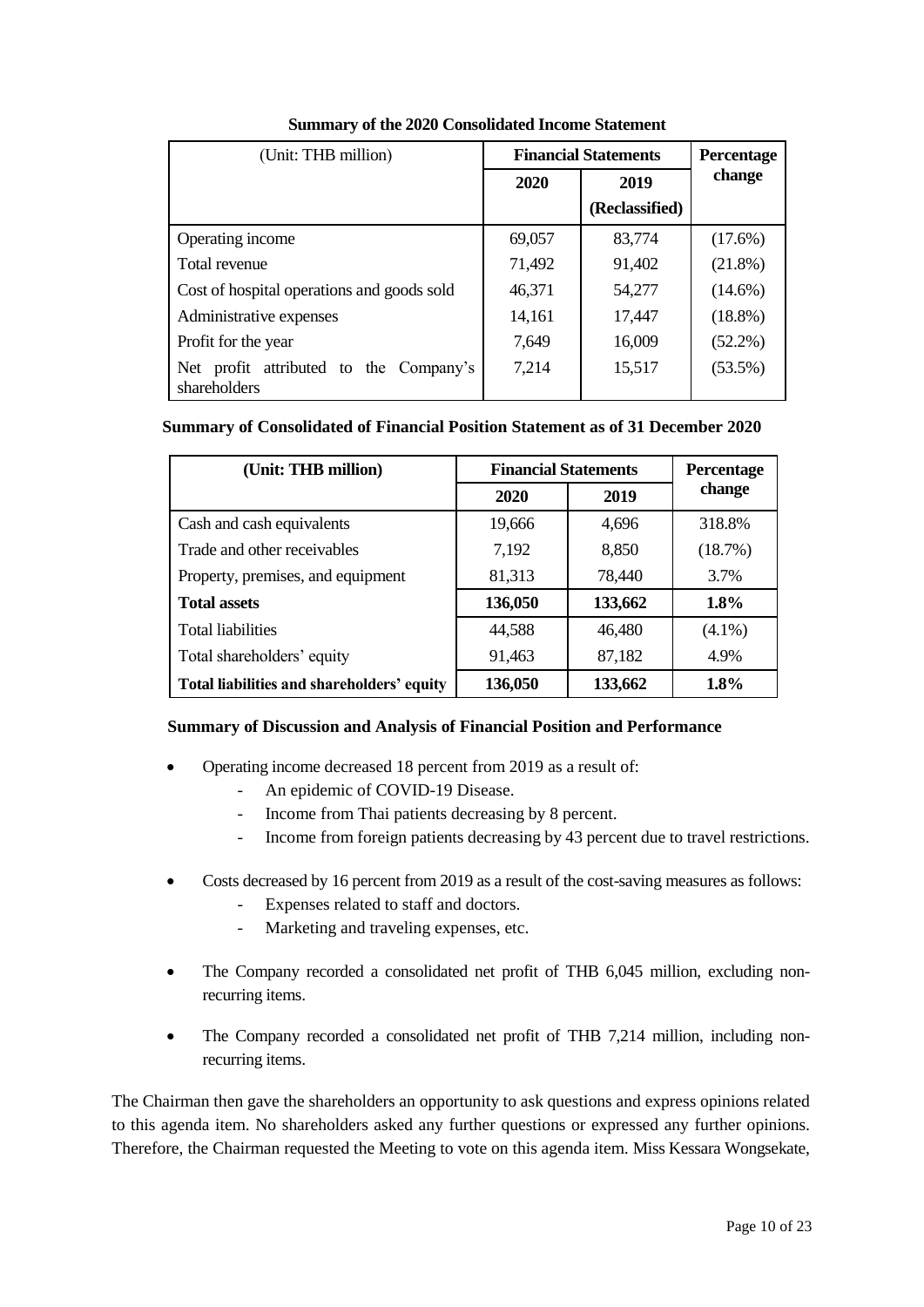the Company Secretary, informed the Meeting that the resolution on this agenda item shall be passed by a majority vote of the shareholders attending the Meeting and casting their votes.

**Resolution:** After due consideration, the Meeting resolved, by a majority vote of the shareholders attending the Meeting and casting their votes, to approve the Financial Statements for the year 2020, in accordance with the following votes:

|                 | <b>Number of votes</b> |       | Percentage |
|-----------------|------------------------|-------|------------|
| Approved        | 11,529,619,587         | votes | 99.97      |
| Disapproved     | 3,588,100              | votes | 0.03       |
| Abstained       |                        | votes | $\Omega$   |
| Invalid ballots |                        | votes | 0          |

#### **Agenda Item 3: To consider approving the allocation of the 2020 profit**

The Chairman proposed that the Meeting consider approving the allocation of the 2020 profit and delegated Mrs. Narumol Noi-am, the Senior Executive Vice President and Chief Financial Officer, to provide the Meeting of the information.

Mrs. Narumol Noi-am, the Senior Executive Vice President and Chief Financial Officer, proposed to the Meeting to consider and approve the allocation of dividends from the 2020 operating profit and retained earnings at the rate of THB 0.55 per share, for which the total dividend is THB 8,741 million. The entire amount of the dividend is allocated from non-BOI profits, representing a dividend payout of approximately 121.2 percent of net profit according to the consolidated financial statements, which complies with the Company's dividend payment policy to pay dividend of not less than 50 percent of the net profit from the consolidated financial statements.

The Company has set the record date for the shareholders who are entitled to receive dividends to be 11 March 2021, and the dividend payment is scheduled to be on 23 April 2021. In addition, the Company is not required to allocate profit as a legal reserve, as the Company has a full legal reserve amount in compliance with the Articles of Association of the Company.

The Chairman then gave the shareholders an opportunity to ask questions or express opinions in relation to this agenda item.

Mr. Natee Naktanasukan, a shareholder, asked the reason that the Company is able to declare dividend payment in an amount greater than the net profit.

Ms. Sineenuch Nimitdee, a shareholder, asked the reason that the Company announced dividend payment in 2020 to be equal to that of 2019, even though the net profit attributable to the shareholders in 2020 has decreased by more than half of that in 2019, and the earning per share in 2020 is less than that in 2019.

Mrs. Narumol Noi-am, the Senior Executive Vice President and Chief Financial Officer, informed both shareholders that, in considering the dividend payment of the Company, the Company considered its capability with respect to paying a dividend and the operational results of each year. At present, the Company invests in 49 hospitals and affiliated hospitals, almost reaching 50 hospitals, in accordance with the Company's policy. Most hospitals are still profitable, except for some hospitals that have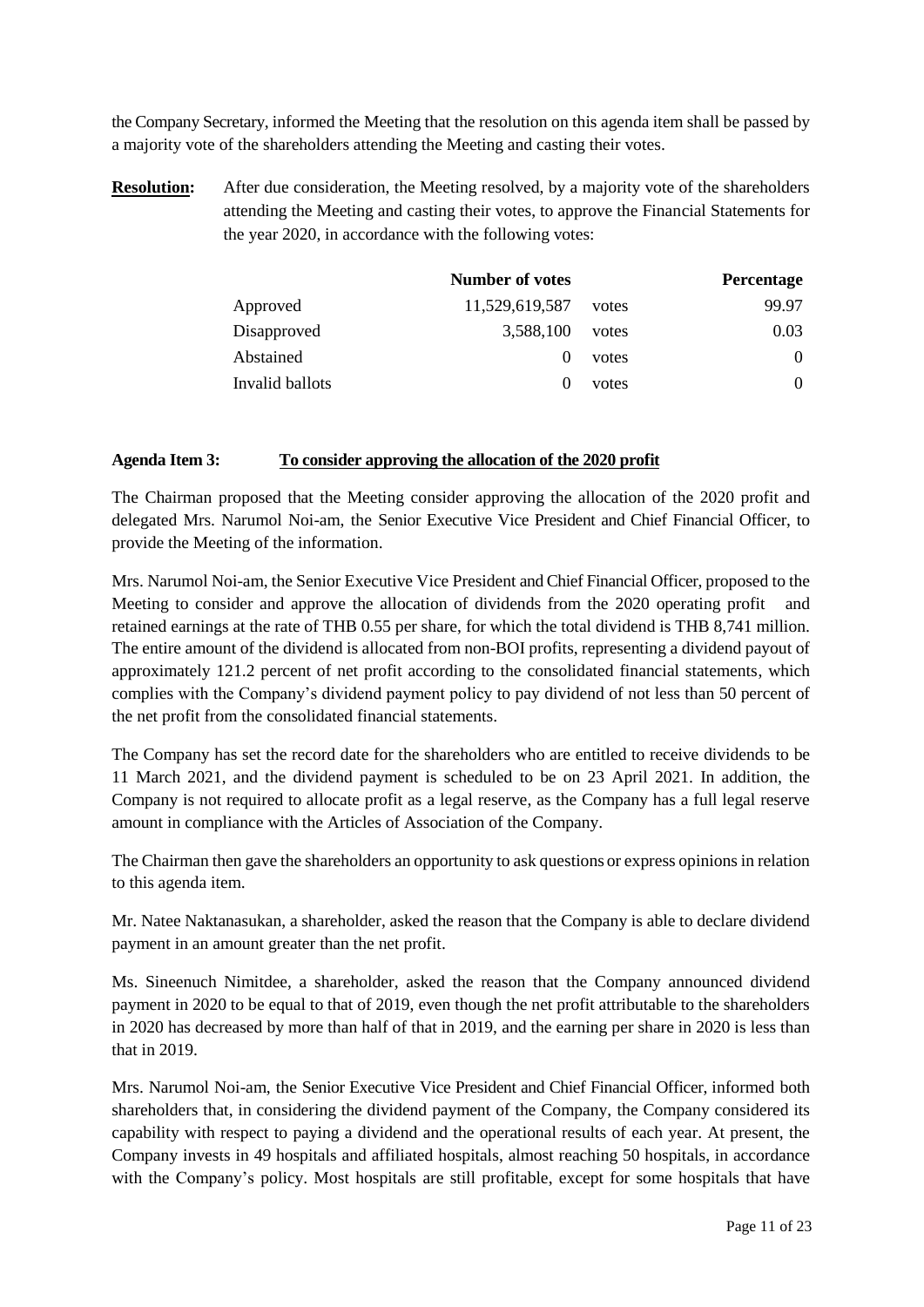suffered small losses. In addition, the Company still has a certain amount of unappropriated retained earnings. Therefore, in return for the shareholders, the Company considered announcing a dividend payment that is more than the net profit, partly being paid from the retained earnings of the Company, which, from a legal perspective, it is able to do. However, in announcing dividend payment, the Company will consider its appropriateness annually and comply with the Company's dividend payment policy to pay dividend of not less than 50 percent of the net profit from the consolidated financial statements, by considering the additional investments of the Company together with the Company's cash flow in the year of paying the dividend.

No shareholders asked further questions or expressed further opinions. The Chairman then asked the Meeting to cast votes on this agenda item. Miss Kessara Wongsekate, the Company Secretary, informed the Meeting that the resolution on this agenda item shall be passed by a majority vote of the shareholders attending the Meeting and casting their votes.

**Resolution:** The Meeting resolved to approve the allocation of the year 2020 profit, by a majority vote of the shareholders attending the Meeting and casting their votes, as follows:

|                 | <b>Number of votes</b> |       | Percentage |
|-----------------|------------------------|-------|------------|
| Approved        | 11,511,819,742         | votes | 99.81      |
| Disapproved     | 21,388,945             | votes | 0.19       |
| Abstained       |                        | votes | $\Omega$   |
| Invalid ballots |                        | votes | 0          |

## **Agenda Item 4: To consider electing directors in replacement of those who are due to retire by rotation and electing additional directors**

The Chairman delegated Professor Emeritus Santasiri Sornmani, M.D., the Chairman of the Nomination and Remuneration Committee, to inform the Meeting of the information in support of the consideration and appointment of directors in place of the directors who are due to retire by rotation and propose to elect additional directors.

Professor Emeritus Santasiri Sornmani, M.D., the Chairman of the Nomination and Remuneration Committee, informed the Meeting that, Clause 17 of the Company's Articles of Association provides that one-third of the members of the Board of Directors shall retire from office by rotation in every annual general meeting. Currently, there were five directors due to retire by rotation, namely:

| 1. | Professor Emeritus Arun Pausawasdi, M.D. | Chairman of the Board of Directors |
|----|------------------------------------------|------------------------------------|
| 2. | Mr. Thongchai Jira-alongkorn             | Director                           |
| 3. | Mr. Kan Trakulhoon                       | <b>Independent Director</b>        |
| 4. | Mr. Puttipong Prasarttong-Osoth          | Director                           |
| 5. | Mr. Chavalit Sethameteekul               | <b>Independent Director</b>        |
|    |                                          |                                    |

Professor Emeritus Arun Pausawasdi, M.D. has expressed his intention not to be nominated for reelection.

Furthermore, the Company gave the shareholders an opportunity to nominate a person qualified for the director position, who possesses no prohibited characteristics, to be elected as a director in accordance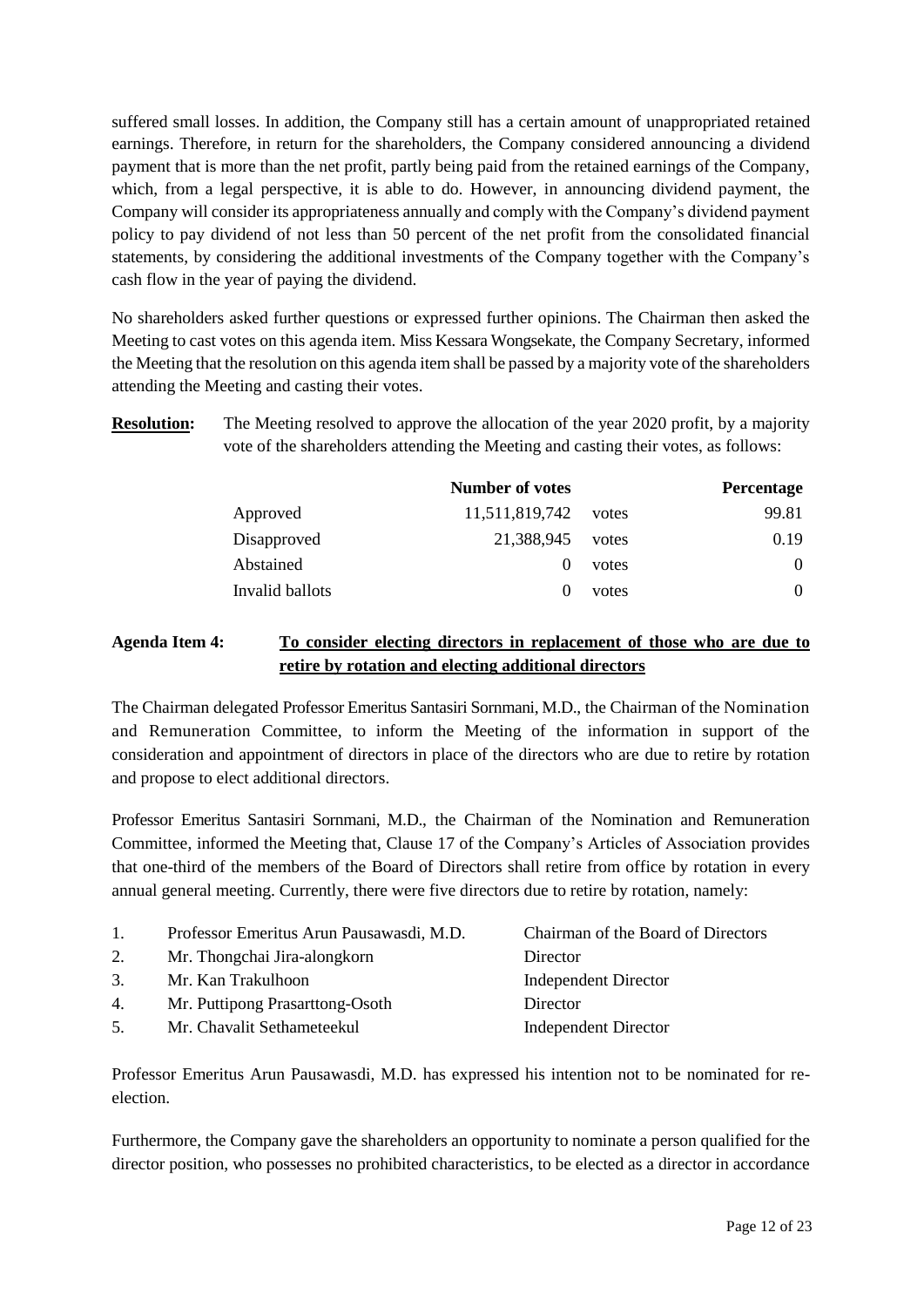with the criteria posted on the Company's website between 1 December 2020 and 14 January 2021. No shareholders nominated any person.

The Board of Directors, as proposed by the Nomination and Remuneration Committee (excluding interested directors and/or those who are nominated at this meeting), had taken into consideration several reasons and appropriateness, including the candidates' past performance as directors and members of subcommittees, as well as the variety composition of the qualifications, knowledge, abilities, specialization, and work experience of the Board of Directors, and was of the view that the directors being proposed as directors for another term and being appointed as new directors this time shall be able to use their knowledge and capabilities and to provide suggestions which are most beneficial to the Company. This being the case, it was deemed appropriate to propose that the Meeting:

- 1. Nominate Mr. Thongchai Jira-alongkorn and Mr. Puttipong Prasarttong-Osoth as directors, and also nominate Mr. Kan Trakulhoon and Mr. Chavalit Sethameteekul as independent directors; and
- 2. Appoint Mr. Prasert Prasarttong-Osoth, M.D. as director, to a position that had been vacant.
- 3. Nominate two additional independent directors, namely, Mr. Veerathai Santiprabhob and Mr. Predee Daochai, which shall make the total number on the board from 16 to 18 directors.

The directors and independent directors, who have been nominated for appointment, do not hold a directorship position in any other company which would be in conflict or competition with the Company.

#### **Summary of the names of the seven proposed directors for election**

| 1. | Mr. Thongchai Jira-alongkorn        | Director                          |
|----|-------------------------------------|-----------------------------------|
| 2. | Mr. Kan Trakulhoon                  | <b>Independent Director</b>       |
| 3. | Mr. Puttipong Prasarttong-Osoth     | Director                          |
| 4. | Mr. Chavalit Sethameteekul          | <b>Independent Director</b>       |
| 5. | Mr. Prasert Prasarttong-Osoth, M.D. | Director (for a vacant seat)      |
| 6. | Mr. Veerathai Santiprabhob          | Independent Director (additional) |
| 7. | Mr. Predee Daochai                  | Director (additional)             |

The profiles, experience, periods of directorship duration, and the number of attendances at board and sub-committee meetings of the four former directors being nominated to preside as directors, as well as the profiles and experience of the one person being nominated to be elected to fill a vacant position of a former director and the two people being nominated for additional election are set out in Enclosure 1, and the criteria and guidelines on the nomination of directors are set out in Enclosure 3, all of which were delivered to all shareholders together with the Notice of the Meeting.

The independent directors who are nominated for re-election for another term, as well as the two people nominated as additional independent directors, are qualified for independence as per the definition of Independent Director by the Company and in line with the eligibility criteria of the Capital Market Supervisory Board, being able to provide independent opinion free from executives, having never been executives or service professionals and not having business relationships of material significance with the Company or its subsidiaries (the Company's definition of Independent Director is as set out in Enclosure 4 of the Notice of the Meeting).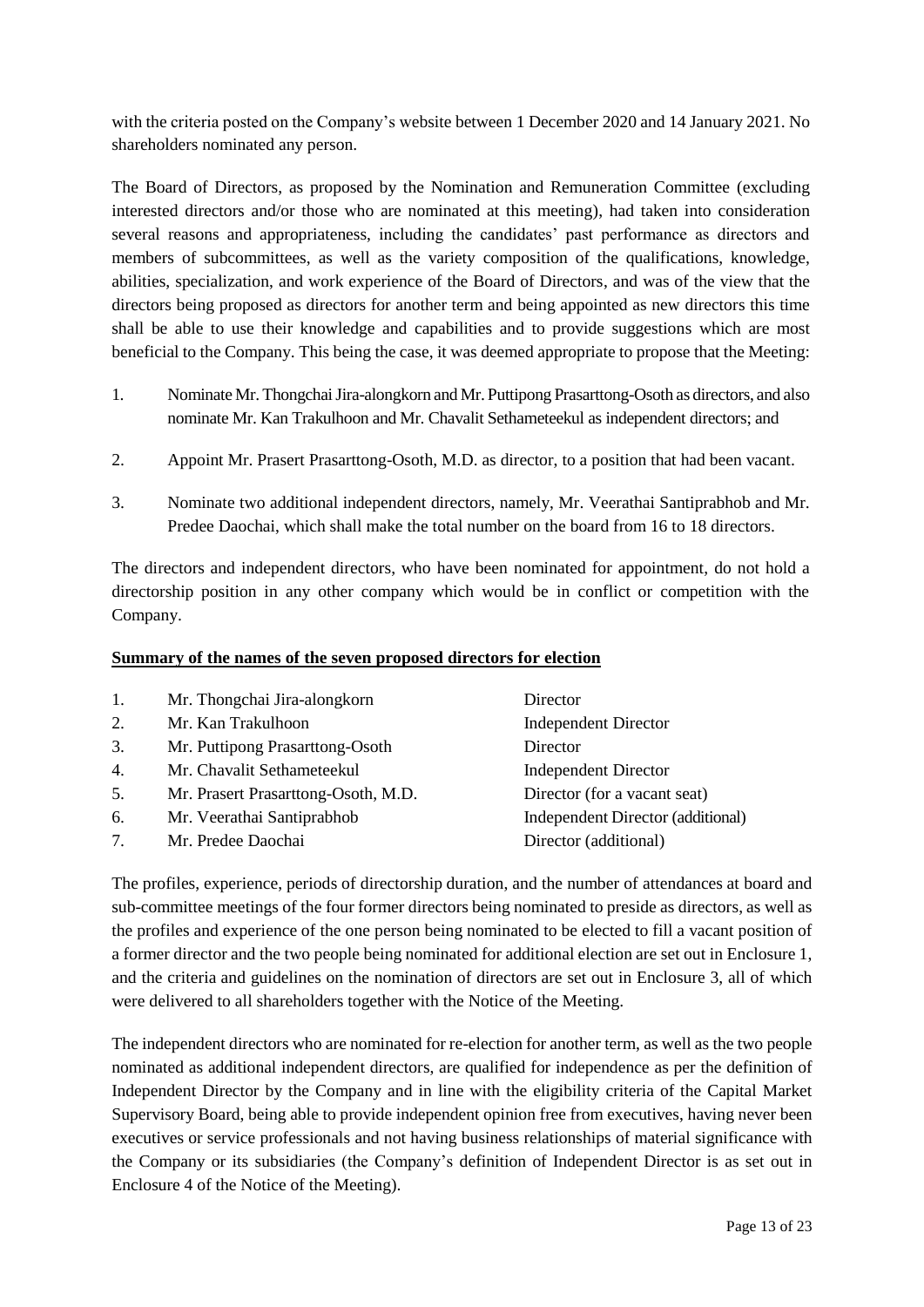As for the nomination of Mr. Chavalit Sethameteekul, who has been in the position for more than nine years, to be re-elected as an Independent Director for another term, the Board of Directors and the Nomination and Remuneration Committee consider that, during his term of office, he has been able to express his opinions independently and in accordance with the relevant rules.

The Chairman then gave the shareholders an opportunity to ask questions or express opinions in relation to this agenda item.

Mr. Atiruj Prakitsuwan, a shareholder, inquired about the reasons for the Company appointing two additional independent directors and the necessity of the Company appointing such new directors.

Professor Emeritus Santasiri Sornmani, M.D., the Chairman of the Nomination and Remuneration Committee, replied that the reason to appoint additional directors is due to the expansion of the Company's business, which currently consists of 49 affiliated hospitals in its network. The Company is also operating other businesses apart from hospitals and medical services, such as pharmaceutical businesses, pharmacy businesses, and health insurance businesses. The two directors possess qualifications, knowledge, and abilities, and these directors bring with them a great deal of experience in business administration on a large scale, including the state and private sectors at a national level, as well as possessing honesty which is generally appearing to be able to provide recommendations which will be beneficial to the administration and the continued growth of the organization's sustainability. In addition, these two directors possess qualifications as independent directors, which will provide the structure of the Company's Board of Directors to have more additional independent directors.

No shareholders asked further questions or expressed further opinions. The Chairman then asked the Meeting to cast votes on this agenda item. Miss Kessara Wongsekate, the Company Secretary, informed the Meeting that the voting for this agenda item will be carried out on an individual basis and all of the ballot cards would be collected.

**Resolution:** After due consideration, the Meeting resolved to approve the reappointment of the four directors who are due to retire by rotation to hold office as directors for another term, the appointment of one director to fill a vacant position, and the appointment of two new independent directors, which shall increase the total number on the board from 16 to 18 directors, as proposed. The votes were cast individually for each director, as follows:

| 4.1 Mr. Thongchai Jira-alongkorn |                 |                | <b>Director</b> |            |
|----------------------------------|-----------------|----------------|-----------------|------------|
|                                  | Number of votes |                |                 | Percentage |
| Approved                         |                 | 10,870,027,395 | votes           | 94.26      |
| Disapproved                      |                 | 662,169,933    | votes           | 5.74       |
| Abstained                        |                 | $\theta$       | votes           | $\theta$   |
| Invalid ballots                  |                 | $_{0}$         | votes           | $\theta$   |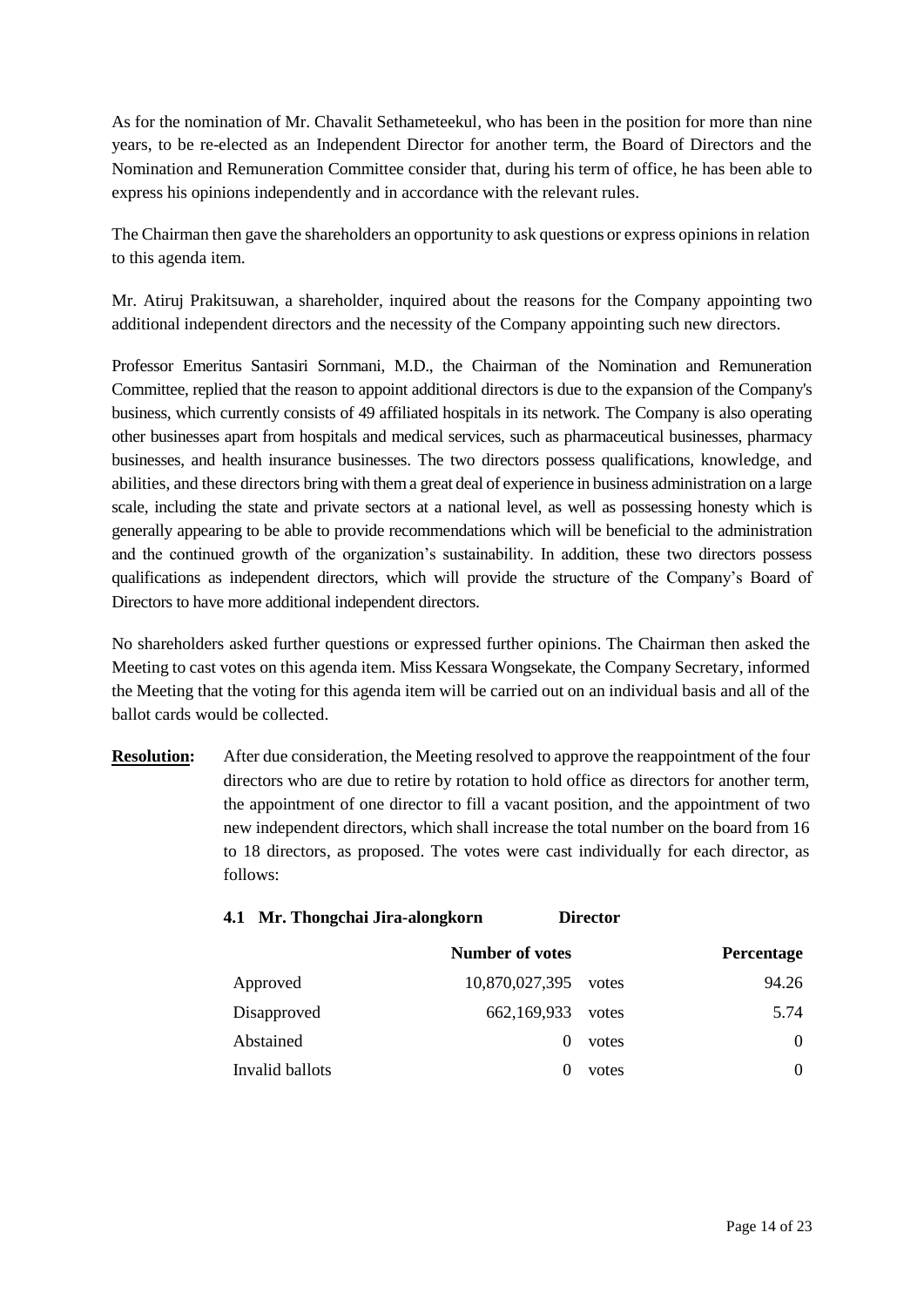## **4.2 Mr. Kan Trakulhoon Independent Director**

| <b>Number of votes</b> |       | <b>Percentage</b> |
|------------------------|-------|-------------------|
| 11, 111, 751, 005      | votes | 96.35             |
| 420,446,323            | votes | 3.65              |
| $\theta$               | votes | 0                 |
|                        | votes | $\Omega$          |
|                        |       |                   |

## **4.3 Mr. Puttipong Prasarttong-Osoth Director**

|                 | <b>Number of votes</b> |       | <b>Percentage</b> |
|-----------------|------------------------|-------|-------------------|
| Approved        | 10,826,107,557         | votes | 93.88             |
| Disapproved     | 706,089,771            | votes | 6.12              |
| Abstained       | $\theta$               | votes | $\Omega$          |
| Invalid ballots |                        | votes | 0                 |

#### **4.4 Mr. Chavalit Sethameteekul Independent Director**

|                 | <b>Number of votes</b> |       | <b>Percentage</b> |
|-----------------|------------------------|-------|-------------------|
| Approved        | 8,784,904,786          | votes | 76.18             |
| Disapproved     | 2,747,292,542          | votes | 23.82             |
| Abstained       |                        | votes | $\Omega$          |
| Invalid ballots |                        | votes | $\Omega$          |

#### **4.5 Mr. Prasert Prasarttong-Osoth, M.D. Director (vacant position)**

|                 | <b>Number of votes</b> |       | Percentage |
|-----------------|------------------------|-------|------------|
| Approved        | 9,901,315,767          | votes | 88.00      |
| Disapproved     | 1,350,623,224          | votes | 12.00      |
| Abstained       | 280, 258, 337          | votes | $\Omega$   |
| Invalid ballots |                        | votes | 0          |

## **4.6 Mr. Veerathai Santiprabhob Independent Director (additional)**

|                 | <b>Number of votes</b> |       | Percentage |
|-----------------|------------------------|-------|------------|
| Approved        | 10,725,663,781         | votes | 93.01      |
| Disapproved     | 806, 533, 547          | votes | 6.99       |
| Abstained       | $\mathbf{0}$           | votes | $\Omega$   |
| Invalid ballots |                        | votes | $\Omega$   |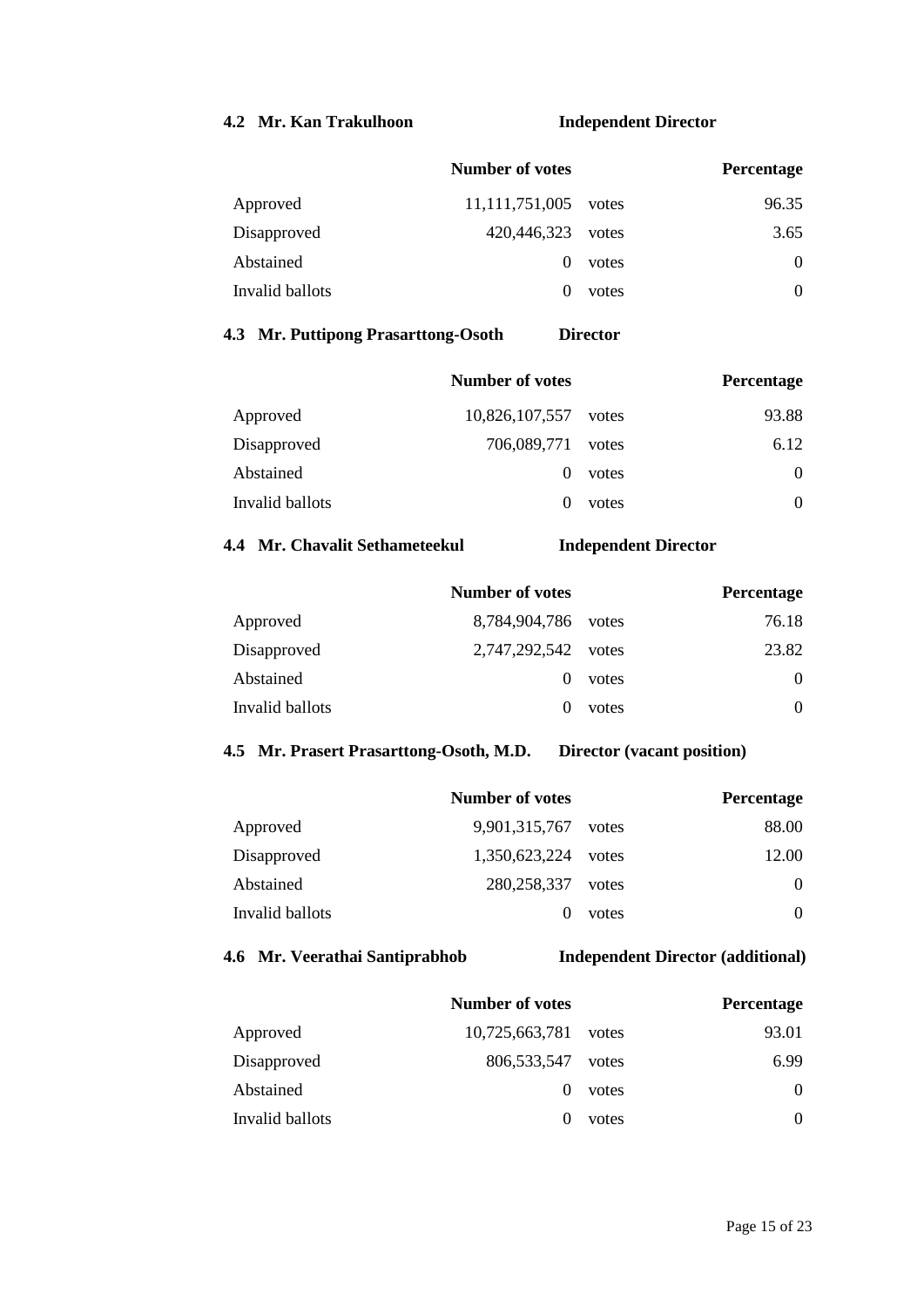#### **4.7 Mr. Predee Daochai Independent Director (additional)**

|                 | <b>Number of votes</b> |       | <b>Percentage</b> |
|-----------------|------------------------|-------|-------------------|
| Approved        | 10,723,639,101         | votes | 93.01             |
| Disapproved     | 806, 533, 547          | votes | 6.99              |
| Abstained       | 2,024,680              | votes | $\Omega$          |
| Invalid ballots |                        | votes | $\Omega$          |

#### **Agenda Item 5: To consider approving the directors' remuneration**

The Chairman delegated Professor Emeritus Santasiri Sornmani, M.D., the Chairman of the Nomination and Remuneration Committee, to inform the Meeting of the details in support of the consideration of this agenda item.

Professor Emeritus Santasiri Sornmani, M.D., the Chairman of the Nomination and Remuneration Committee, informed the Meeting that the Nomination and Remuneration Committee had thoroughly considered and reviewed the directors' remuneration by taking into account the economic situation, the revenue and profit growth of the Company, concordance with businesses of the same size, as well as the duties and responsibilities of directors.

In this regard, the Board of Directors, as proposed by the Nomination and Remuneration Committee, deemed it appropriate to propose that the Meeting consider and approve the determination of the directors' remuneration as set out below:

#### **1. Remuneration for the Company's directors**

(unit: THB) **Details Proposed to 2021 AGM 2020 AGM 2019 AGM 1.1 Directors' remuneration** (total) to be allocated among the board members themselves  $50.0 \text{ million}^{(1)}$  64.05 million 79.4 million **1.2 Meeting allowance** - Chairman 25,000 per meeting 75,000 per meeting 75,000 per meeting - Directors (each) 50,000 per meeting 50,000 per meeting 50,000 per meeting **1.3 Medical Expenses** *(for outside directors who are not executives or employees under employment contracts of the Company, and for treatment at Bangkok Hospital and affiliated hospitals only)(2)* 3 million per person per year (from 2021 AGM to the next AGM) 3 million per person per year (from 2020 AGM to the next AGM) 3 million per person per year (from 2019 AGM to the next AGM)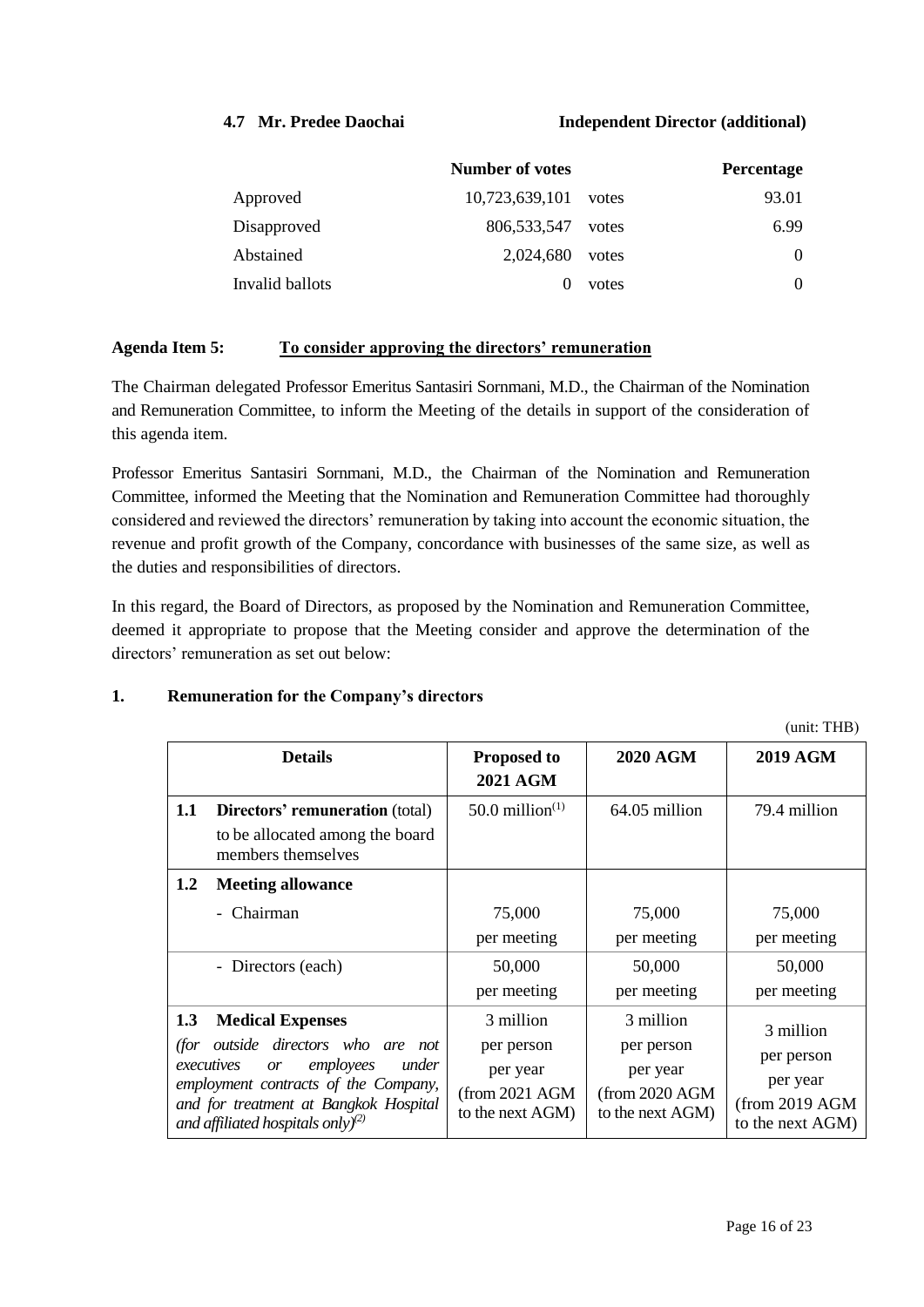#### Remarks:

- (1) According to the previous director remuneration criteria, the Company has calculated the remuneration for the Company's directors at the rate of 0.1% of the total revenue from the consolidated financial statements of the previous year, which is equal to THB 71.4 million, based on the consolidated financial statements of the year 2020 (total revenue in 2020 amounts to THB 71,491 million). However, due to the ongoing COVID-19 Disease outbreak, resulting in the Company and its affiliates' staff being at risk of infection at all times, with caring for staff members' health and for the Company to be able to source vaccines and protective equipment conveniently, the Board of Directors has determined a 30% reduction in director remuneration, resulting in the amount of THB 50.0 million to be proposed for approval at this shareholders' meeting.
- (2) At present, there are 8 outside directors (excluding the director who has expressed wishes not to be nominated for re-election) who are entitled to the medical expenses, namely 1. Professor Emeritus Santasiri Sornmani, M.D., 2. Mr. Chavalit Sethameteekul, 3. Mr. Weerawong Chittmittrapap, 4. Mr. Kan Trakulhoon, 5. Mr. Arsa Sarasin, 6. Mr. Thongchai Jira-alongkorn, 7. Mr. Puttipong Prasarttong-Osoth, and 8. Mr. Subhak Siwaraksa.

In this regard, should Mr. Veerathai Santiprabhob and Mr. Predee Daochai be elected as independent directors by the 2021 Annual General Meeting of Shareholders, the number of outside directors entitled to the medical expenses according to 1.3 will be 10 persons in total.

#### **2. Remuneration for sub-committees**

The subcommittees comprise the Audit Committee, the Executive Committee, the Nomination and Remuneration Committee, the Risk Management Committee, and the Corporate Governance Committee, all of which shall receive remuneration in the form of meeting allowances at the same rate as the previous year, as set out below:

|                                                     |                    |                 | $(u)$ . $(111)$ |  |
|-----------------------------------------------------|--------------------|-----------------|-----------------|--|
| Subcommittee                                        | <b>Proposed to</b> | <b>2020 AGM</b> | <b>2019 AGM</b> |  |
|                                                     | <b>2021 AGM</b>    |                 |                 |  |
| 2.1<br><b>Audit Committee</b>                       |                    |                 |                 |  |
| Chairman                                            | 105,000            | 105,000         | 105,000         |  |
|                                                     | per meeting        | per meeting     | per meeting     |  |
| Members (each)                                      | 70,000             | 70,000          | 70,000          |  |
|                                                     | per meeting        | per meeting     | per meeting     |  |
| <b>Executive Committee</b><br>2.2                   |                    |                 |                 |  |
| Chairman                                            | 90,000             | 90,000          | 90,000          |  |
|                                                     | per meeting        | per meeting     | per meeting     |  |
| Members (each)                                      | 60,000             | 60,000          | 60,000          |  |
|                                                     | per meeting        | per meeting     | per meeting     |  |
| <b>Nomination and Remuneration Committee</b><br>2.3 |                    |                 |                 |  |
| Chairman                                            | 75,000             | 75,000          | 75,000          |  |
|                                                     | per meeting        | per meeting     | per meeting     |  |
| Members (each)                                      | 50,000             | 50,000          | 50,000          |  |
|                                                     | per meeting        | per meeting     | per meeting     |  |

 $(mit: THD)$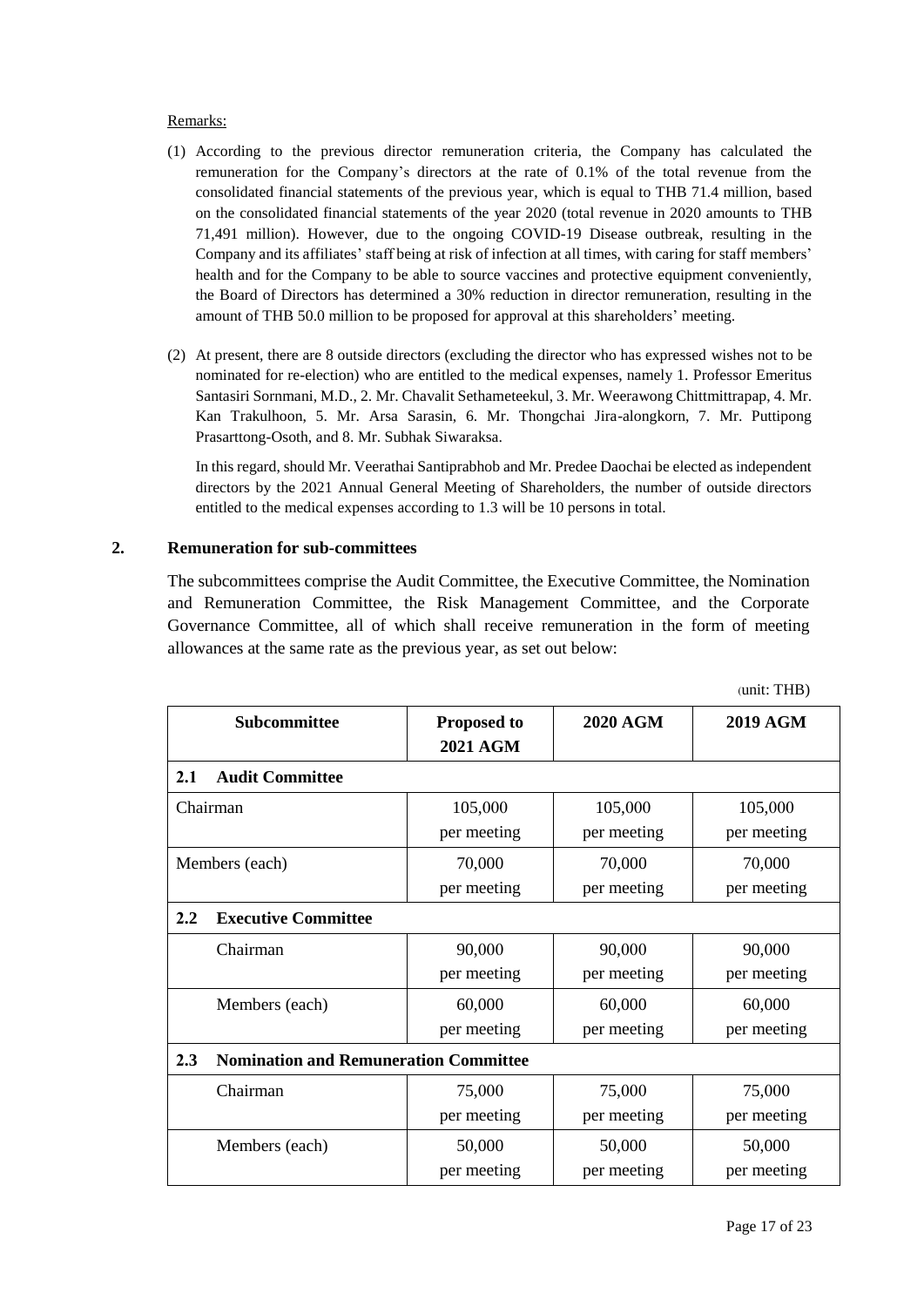|     | <b>Subcommittee</b>                   | <b>Proposed to</b><br><b>2021 AGM</b> | <b>2020 AGM</b>       | <b>2019 AGM</b>       |
|-----|---------------------------------------|---------------------------------------|-----------------------|-----------------------|
| 2.4 | <b>Risk Management Committee</b>      |                                       |                       |                       |
|     | Chairman                              | 75,000<br>per meeting                 | 75,000<br>per meeting | 75,000<br>per meeting |
|     | Members (each)                        | 50,000<br>per meeting                 | 50,000<br>per meeting | 50,000<br>per meeting |
| 2.5 | <b>Corporate Governance Committee</b> |                                       |                       |                       |
|     | Chairman                              | 75,000<br>per meeting                 | 75,000<br>per meeting | 75,000<br>per meeting |
|     | Members (each)                        | 50,000<br>per meeting                 | 50,000<br>per meeting | 50,000<br>per meeting |

The Chairman gave the shareholders an opportunity to ask questions or express opinions relating to this agenda item.

Ms. Narinlak Pichai, a shareholder, asked about the number of Board of Directors Meetings held in a one-year period.

Miss Kessara Wongsekate, the Company Secretary, informed the shareholder that, generally, the Company will schedule a meeting timetable for the Board of Directors Meeting, as well as the Executive Committee Meeting every month. Therefore, within a year, the Company will hold meetings approximately12 times. As for other committees, the meeting shall be arranged as appropriate and necessary in relation to matters to be considered.

No shareholders asked further questions or expressed further opinions. The Chairman then asked the Meeting to cast votes on this agenda item. Miss Kessara Wongsekate, the Company Secretary, informed the Meeting that the resolution on this agenda item shall be passed by votes of no less than two-thirds of the total votes of the shareholders attending the Meeting.

**Resolution:** After due consideration, the Meeting resolved, by votes of no less than two-thirds of the total votes of the shareholders attending the Meeting, to approve the directors' remuneration, as proposed, in accordance with the following votes:

|                 | <b>Number of votes</b> |       | Percentage |
|-----------------|------------------------|-------|------------|
| Approved        | 11,384,620,815         | votes | 98.72      |
| Disapproved     | 145,569,437            | votes | 1.26       |
| Abstained       | 2,024,680              | votes | 0.02       |
| Invalid ballots | $\mathbf{\Omega}$      | votes | $\Omega$   |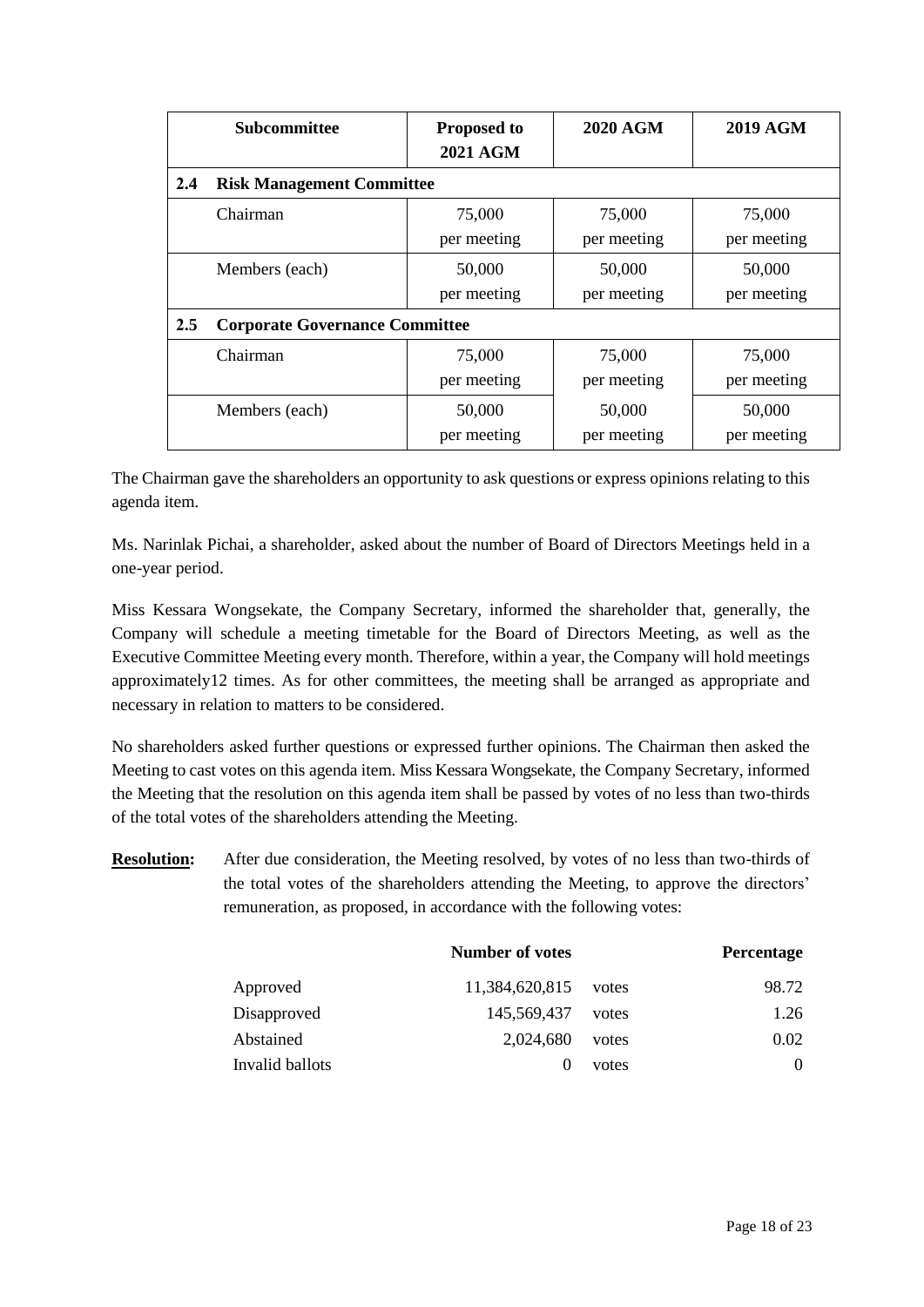#### **Agenda Item 6: To consider appointing the auditorsfor the year 2021 and fixing the audit fee**

The Chairman proposed that the Meeting consider and approve the appointment of auditors for the year 2021, and the fixing of the audit fee, and asked Professor Emeritus Santasiri Sornmani, M.D., the Chairman of the Audit Committee to inform the Meeting of the details of the auditors.

Professor Emeritus Santasiri Sornmani, M.D., the Chairman of the Audit Committee, informed the Meeting that, as indicated in the information delivered to all shareholders along with the Notice of the Meeting, the Audit Committee has selected the auditors of the Company based on the following criteria:

- 1. The knowledge, ability, and experience of the auditors;
- 2. The availability and number of personnel available, as well as the team's experience and performance in the past;
- 3. The reasonableness of the proposed fee, as compared to the amount of work and the fees of other listed companies at the same level; and
- 4. The independence of the auditors and their audit firm, as not being persons who have a relationship and/or conflict of interest with the Company, its subsidiaries, management, major shareholders, or related persons of the aforesaid persons.

The Board of Directors deemed it appropriate to propose to the shareholder's meeting to consider and approve the following auditors of EY Office Co., Ltd. as the auditors of the Company for the year 2021:

| List of auditors proposed for appointment in<br>this Meeting | <b>Certified Public</b><br><b>Accountant No.</b> | First year signing as<br>an auditor |
|--------------------------------------------------------------|--------------------------------------------------|-------------------------------------|
| 1. Mr. Wichart Lokatekrawee                                  | No. 4451                                         | $2018 - 2020$                       |
| 2. Ms. Kamontip Lertwitworatep                               | No. 4377                                         | $2016 - 2017$                       |
| Mr. Samran Taengcham                                         | No. 8021                                         |                                     |

In addition, it was proposed to approve the audit fee for the year 2021, in an amount not exceeding THB 2,450,000, which is the same rate as the previous year, as set out below:

|                                    |           |           | (unit: THB) |
|------------------------------------|-----------|-----------|-------------|
| <b>Audit Fee</b>                   | 2021      | 2020      | 2019        |
| Quarterly audit fee for 3 quarters | 1,047,000 | 1,047,000 | 1,047,000   |
| Annual audit fee                   | 1,403,000 | 1,403,000 | 1,403,000   |
| <b>Total audit fee</b>             | 2,450,000 | 2,450,000 | 2,450,000   |

In this regard, the proposed auditors, and EY Office Co., Ltd., which is the auditor of the Company and its subsidiaries, have no relationship with, nor any interests in the Company, its subsidiaries, executives, major shareholders, or related persons of the aforementioned parties. In addition, the auditors demonstrated independence in auditing and providing their professional opinions on the financial statements of the Company and its subsidiaries. The profiles and experience of the nominated auditors for 2021 are set out in Enclosure 5 of the Notice of the Meeting.

The Chairman then gave the shareholders an opportunity to ask questions and express opinions related to this agenda item. No shareholders asked any questions or expressed any opinions. Therefore, the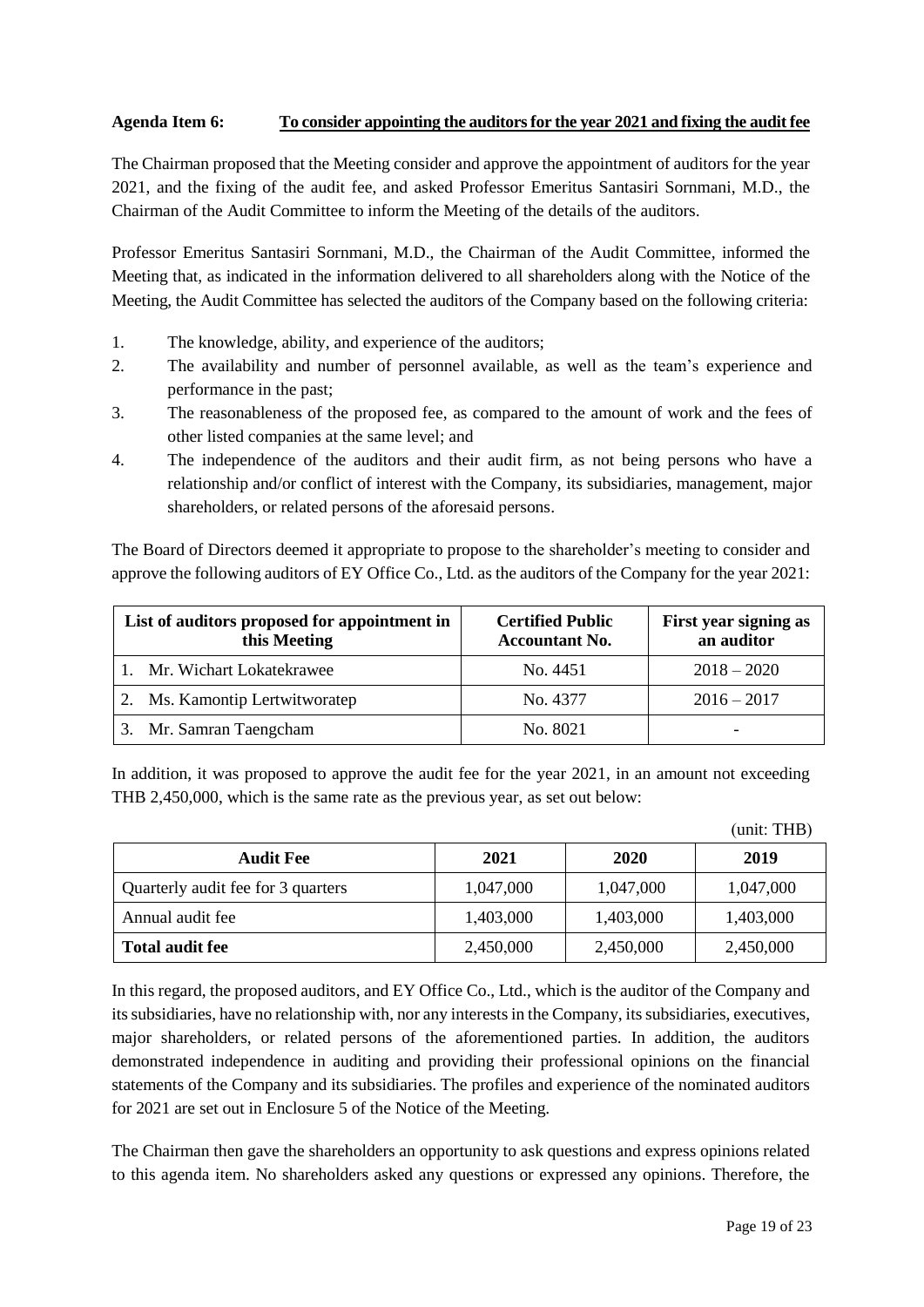Chairman requested the meeting to vote on this agenda item. Miss Kessara Wongsekate, the Company Secretary, informed the meeting that the resolution on this agenda item shall be passed by a majority vote of the shareholders attending the Meeting and casting their votes.

**Resolution:** After due consideration, the Meeting resolved, by a majority vote of the shareholders attending the Meeting and casting their votes, to approve the appointment of Mr. Wichart Lokatekrawee, Certified Public Accountant No. 4451; and/or Ms. Kamontip Lertwitworatep, Certified Public Accountant No. 4377; and/or Mr. Samran Taengcham Certified Public Accountant No. 8021, of EY Office Co., Ltd., as the auditors of the Company for the year 2021, and to approve the fixing of the audit fee at THB 2,450,000 as proposed, in accordance with the following votes:

|                 | <b>Number of votes</b> |       | Percentage |
|-----------------|------------------------|-------|------------|
| Approved        | 11,407,317,732         | votes | 98.92      |
| Disapproved     | 124,879,700            | votes | 1.08       |
| Abstained       |                        | votes | $\Omega$   |
| Invalid ballots |                        | votes | $\theta$   |

### **Agenda Item 7: To consider other matters (if any)**

The Chairman informed the Meeting that, as all agenda items indicated in the Notice of the Meeting have been fully considered by the Meeting, the shareholders are to be given an opportunity to ask further questions and express further opinions.

Mr. Surat Sakulwongyai, a shareholder, asked about the guidelines and policy the Company is employing to increase its operating income in relation to the impact of the COVID-19 Disease outbreak on the business, which has been evidenced by a decrease in revenue from medical services to foreigners.

Miss Poramaporn Prasarttong-Osoth, M.D., the President, replied that the main impact the Company has felt mostly results from foreign patients who are unable to travel to receive treatment in Thailand. Nonetheless, apart from its hospital business, the Company presently operates other related healthcare businesses, including pharmacies. The Company has improved upon and stimulated other businesses, such as collaborating with various insurance companies and corporate account customers in order to expand its client base and provide more effective healthcare, treatment, and prevention.

As for the decrease in income from medical treatment of foreigners, the Company is unable to predict when the foreign patient group will be able to return for treatment. There are many factors involved in this; however, the Company still keep in contact with patients from abroad in order to maintain good relations. Additionally, the Company has derived another source of income, providing persons entering the country with quarantine as a part of Alternative Hospital Quarantine Services. This service provides effective healthcare for those traveling to the country for a period of at least 14 days. Furthermore, the Company has immersed itself in continuing to develop its pharmacy, drug factory, and saline factory businesses with the aim to be more efficient. The Company is also focusing on another important business for the future, preventive medicine. The Company is of the view that this business should not only be company policy, but to be a policy to care for the health of the world population, as healthcare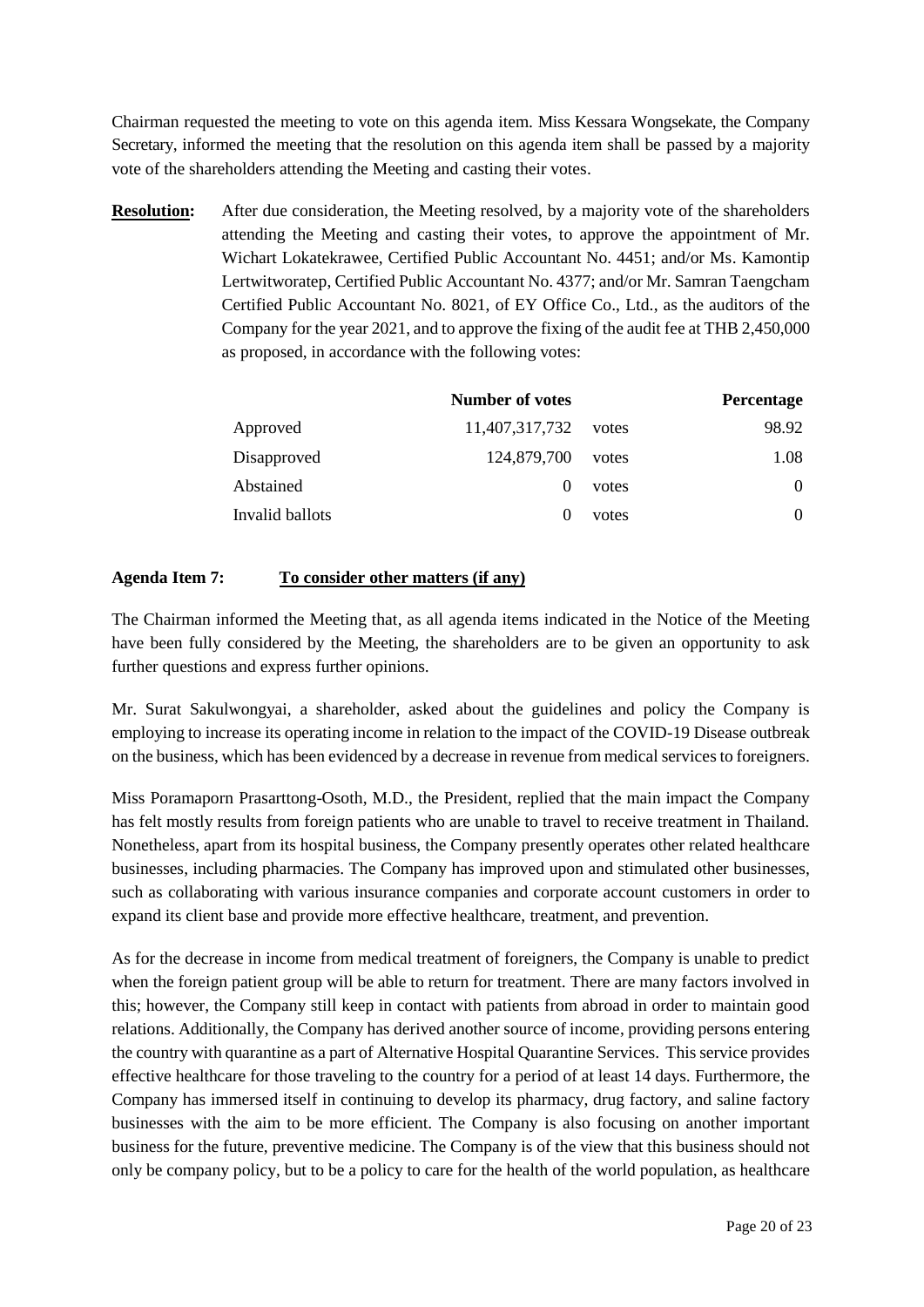provided before illness occurs is more cost-effective and efficient than that which is provided after illness.

Mr. Sirapop Mahansuwan, a shareholder, inquired with regard to the following:

- 1. the Company's income expansion plan after investing in all 50 hospitals, and how this is to occur; and
- 2. as the Centre for the Administration of the Situation Due to the Outbreak of the Communicable Disease Coronavirus 2019 (COVID-19) has a policy for private companies to participate in the import of COVID-19 vaccines, whether the Company has been in negotiations with any companies concerning this.

Miss Poramaporn Prasarttong-Osoth, M.D., the President, replied that the Company sent representatives from private hospitals to attend a meeting with the Prime Minister and the Ministry of Public Health. The government has confirmed that private companies may import COVID-19 vaccines and prefers that the COVID-19 vaccines imported are sourced from companies from which the government will not import. The main obstacle, at present, is that the production capacity of the manufacturers of anti-COVID-19 vaccines is not sufficient for the world's current demands. As the Company is a member of the private hospital group, the Company will continue to do its best, with utmost efficiency, to procure and import COVID-19 vaccines in accordance with the government's guidelines and approval. Currently, the medical personnel of the Company, who are working hard, have not been fully vaccinated. In the event the Company receives COVID-19 vaccines, the Company will ensure that its medical personnel shall be the first to receive the vaccine.

Mr. Anusorn Gaivigaikumnerd, a shareholder submitting question in advance through investor relations channel, asked about revenue predictions of the Company in relation to COVID-19 vaccines.

Miss Poramaporn Prasarttong-Osoth, M.D., the President, stated that the Company does not have a policy in prioritizing profits stemming from COVID-19 vaccines, as this is a matter of public health. If the Company is involved in the procurement of COVID-19 vaccines, the Company's view is that it shall proceed in taking care of the health of the public in a professional manner.

Mr. Noppadol Sombatjiraporn, a shareholder, asked the Company to explain the reasons for the sale of shares in Bumrungrad Hospital and how the sale of such shares will affect the Company's revenue.

Mrs. Narumol Noi-am, the Senior Executive Vice President and Chief Financial Officer, replied that the Company has been a shareholder of Bumrungrad Hospital since 2012, and the Company has recognized profits, under the equity method, of approximately THB 6,000 million. As a result of the Company policy on holding shares of Bumrungrad Hospital for investment, once the Company received a satisfactory return, the Company determined to divest such investment. The ongoing COVID-19 Disease outbreak also impacted this decision, which has had a profound effect upon the hospital business, particularly with regard to foreign patients, along with a large number of future competition. Therefore, when considering various factors, the Company deemed it appropriate to sell all of its shares in Bumrungrad Hospital. After selling the said investment, the Company was unable to continue recognizing profit, as per the equity method, from such investment.

Mr. Vasant Pongputtamon, a shareholder, inquired with regard to the following: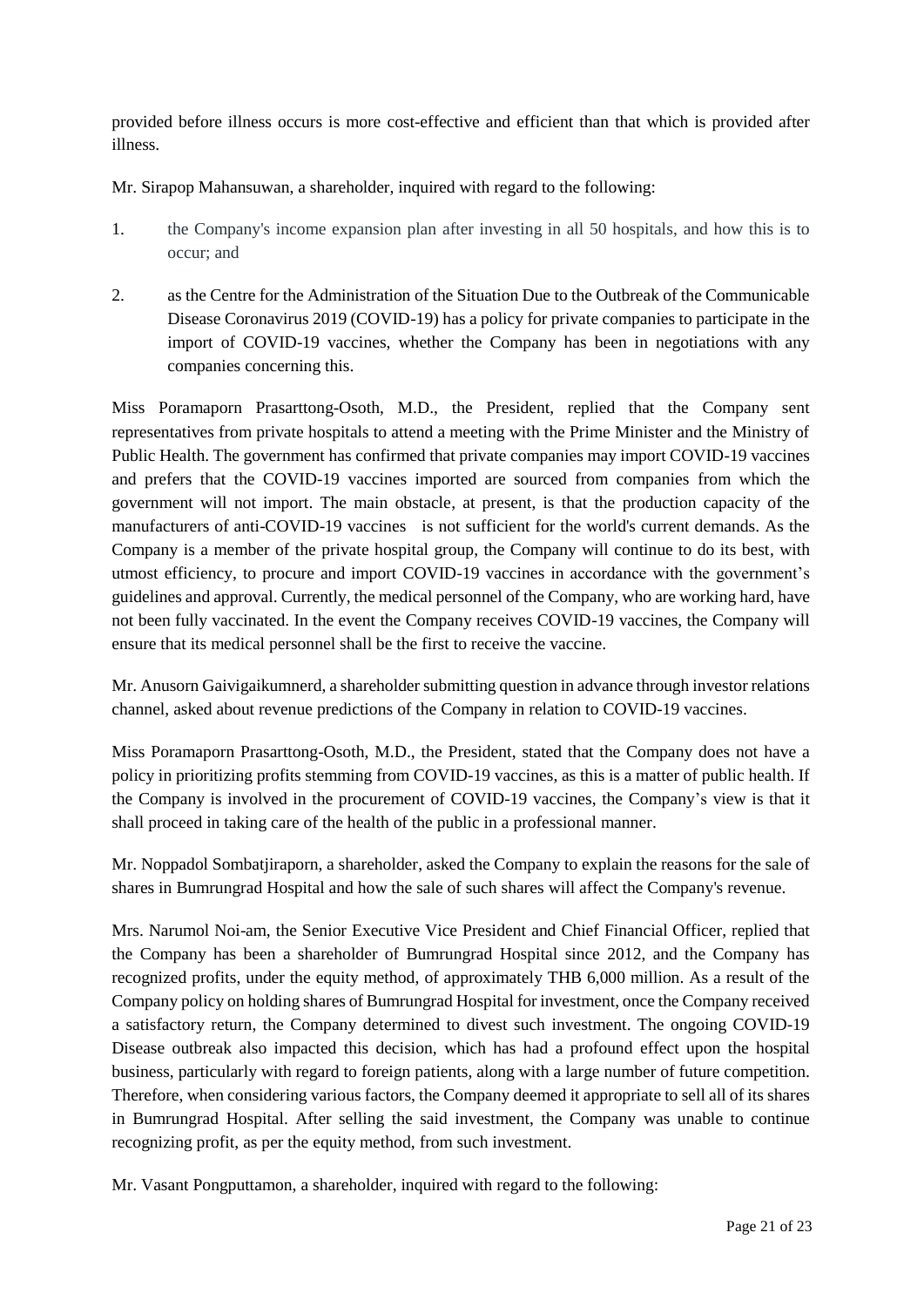- 1. the Company's plans to sell other investment, the reasons for selling the BH shares at lower than the market price and the plan to use the proceeds;
- 2. the Company's plan to expand additional branches or mergers and acquisitions in other businesses.

Mrs. Narumol Noi-am, the Senior Executive Vice President and Chief Financial Officer, explained as follows:

1. In regard to the divestment of investment portfolios in any company, the Company will consider these on an individual basis. However, the Company currently does not plan to distribute any equity investment at this time. In regard to the proceeds from sold shares of Bumrungrad Hospital, the Company plans to utilize this to expand the hospital business or for additional investments, in which a part will be used to reduce loan debt due to be paid. However, due to the current situation concerning the COVID-19 Disease outbreak, the Company, at this time, does not have any investment projects and has not expanded the business as expected, and has not used the entire amount of the proceeds from the sold shares.

As for the BH share price issue, the Company considers the appropriateness and reason for sale in each period. At the time of the said share sale, the Company considered these and other factors completely and is of the view that it was a suitable price at that date and time.

2. On the matter of branch expansion, mergers and acquisitions, the Company has determined that it has no plans to do so at this time. However, the Company is focused on increasing its revenue by expanding its new customer base who have not yet utilized the Company's services. This can be observed from the Company's partnering with various insurance companies, such as Viriyah Insurance in the sale of exclusive insurance or with Allianz Ayudhya in selling various health protection plans, which has been quite successful and has benefited the Company and provided it with a large customer base. In addition, the Company will expand patient referrals, both domestically and internationally, to increase bed occupancy rates or in-patients, and will develop and improve innovations in Smart Healthcare, telehealth, and telemedicine, while remaining focused on cost control.

Mr. Vasant Pongputtamon, a shareholder, inquired further as to whether the current COVID-19 Disease outbreak situation affects the Company's revenue or not, the number of patients who present with COVID-19 that are referred for treatment, and the difference of the impact from the COVID-19 Disease outbreak on the Company between the year 2021 and the year 2020.

Ms. Soraya Sangkanuam, a proxy, inquired concerning additional issues on the effects of the current COVID-19 Disease outbreak situation on the Thai customer group and the strategies the Company has to increase income from the Thai customer group if the foreign customer group decreases.

Miss Poramaporn Prasarttong-Osoth, M.D., the President, replied that the impact the Company feels from the current COVID-19 Disease outbreak situation would not be different from that felt at the end of 2020. However, what is different and noticeable are concerns in relation to traveling to the hospital for treatment, especially in April 2020, customers were concerned and believed that hospitalization would lead to COVID-19 infection. Afterward, these concerns began to subside, and customers began to understand that hospitalizations were not the cause of COVID-19 infection. In addition, the hospital